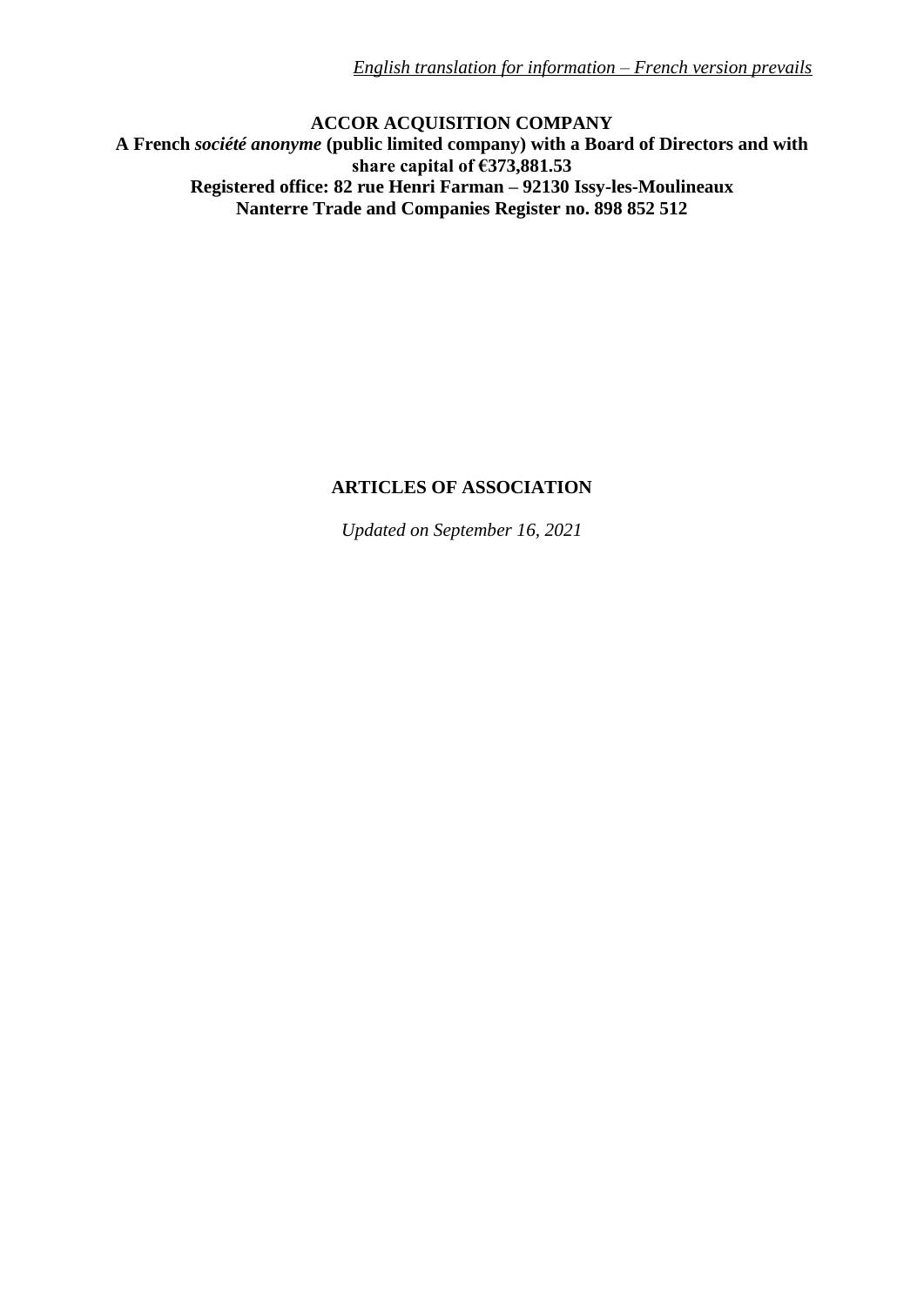# **PART 1**

#### **FORM, PURPOSE, NAME, REGISTERED OFFICE, TERM**

#### **ARTICLE 1. FORM**

The company (the "**Company**") is a public limited company with a Board of Directors governed by laws and regulations in force and by these articles of association (the "Articles of Association").

# **ARTICLE 2. PURPOSE**

The Company's purpose, both in France and in all other countries, are:

- directly or indirectly carrying out any activities in the fields of Food and Beverage, Flexible Working, Wellness, Entertainment & Events and Travel Technology;
- acquiring an interest in any company or other legal entity of any kind, whether within or outside France, constituted or to be constituted, as well as subscribing for, acquiring, contributing, exchanging, selling and any other transactions relating to stocks, shares, interests and any other financial securities and movable rights whatsoever in connection with the activities described above;
- any administrative, financial, accounting, commercial, IT or management services for the benefit of the subsidiaries of the Company or any other companies in which it would hold an interest; and
- more generally, any civil, commercial, industrial or financial transactions, or transactions in movable or immovable property that may relate, directly or indirectly, to any of the purposes set out above or to any other similar or related purpose.

# **ARTICLE 3. NAME**

The Company's name is: ACCOR ACQUISITION COMPANY

In all deeds and documents issued by the Company and intended for third parties, the Company's name must always be immediately preceded or followed by the words: "*Société anonyme à Conseil d'administration*" [public limited company with a board of directors] or the initials SA, its identification number on the Trade and Companies Register and its share capital.

# **ARTICLE 4. REGISTERED OFFICE**

The Company's registered office is at 82 rue Henri Farman - 92130 Issy-les-Moulineaux.

The registered office may be transferred to any other place in France by a resolution of the Board of Directors, subject to that decision being ratified by the shareholders at the subsequent Ordinary General Meeting.

In case a transfer of registered office is decided by the Board of Directors, the Board itself is authorised to amend the Articles of Association and to carry out the resulting publication and filing formalities provided it is duly mentioned that the transfer is subject to ratification by the shareholders at an Ordinary General Meeting.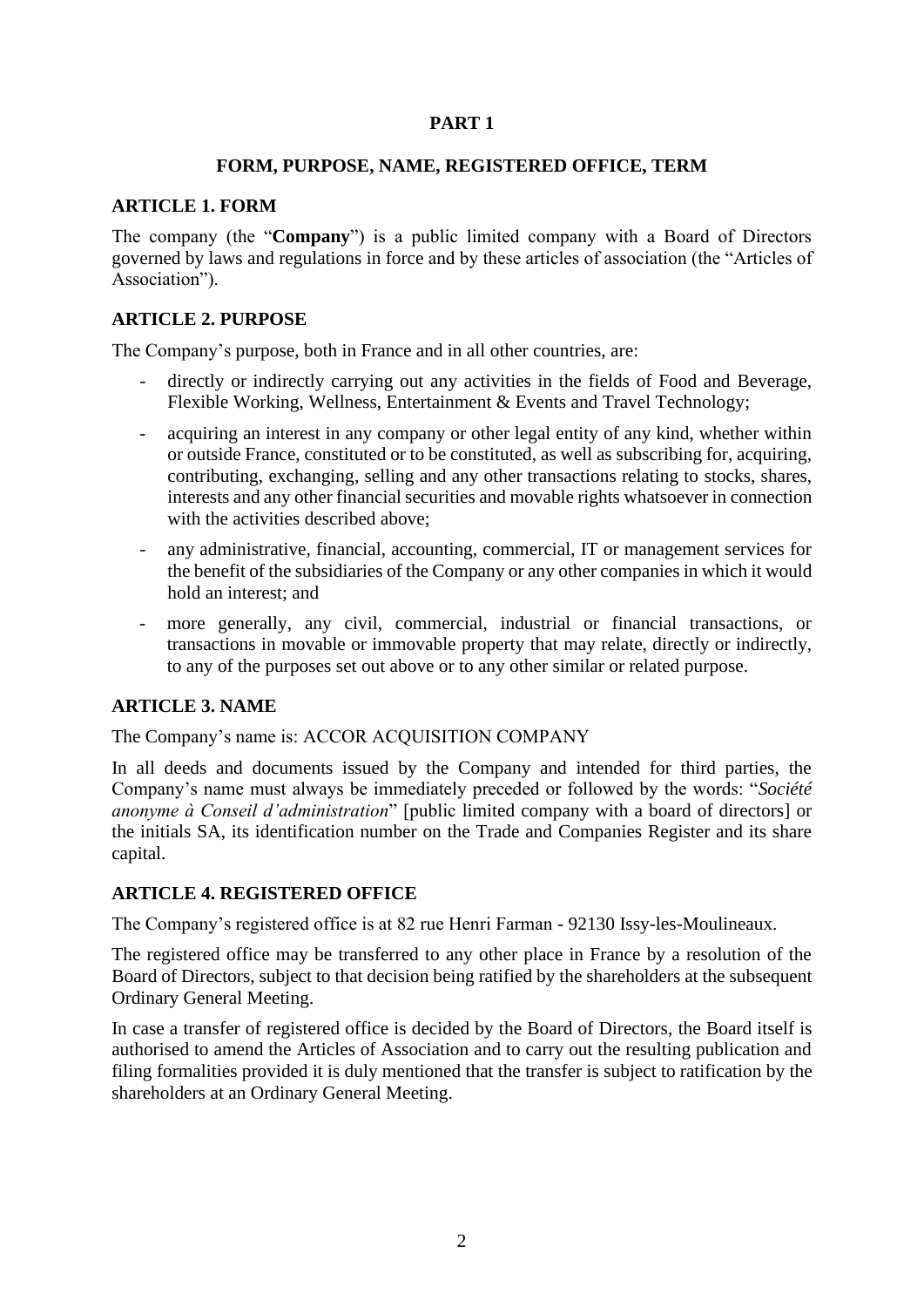#### **ARTICLE 5. TERM**

The Company shall have a term of ninety-nine (99) years beginning on the date of its registration in the Trade and Companies Register, unless it is wound up early or its term is extended, as provided for by laws and regulations in force.

#### **PART 2**

#### **SHARE CAPITAL - SHARES**

#### **ARTICLE 6. SHARE CAPITAL**

The Company's share capital is  $\epsilon$ 373,881.53.

It is divided into:

- 7,388,153 class A preference shares convertible into ordinary shares, each with a par value of one euro cent ( $\epsilon$ 0.01), all of the same class and fully paid up, the characteristics of which are described in Appendix 2 (the "**Class A Preference Shares**"); and
- 30,000,000 class B preference shares stated to be redeemable or convertible into ordinary shares, each with a par value of one euro cent  $(60.01)$ , all of the same class and fully paid up, the characteristics of which are described in Appendix 3 (the "**Class B Preference Shares**").

It may include ordinary shares, all of the same class (the "**Ordinary Shares**" and, together with the Class A Preference Shares and the Class B Preference Shares, the "**Shares**"), including as a result of conversion of the Class A Preference Shares and the Class B Preference Shares.

#### **ARTICLE 7. SHARE CAPITAL ALTERATIONS**

The Company was initially incorporated by Accor S.A. and Société de participation de l'Ile de France S.A.S.

The share capital may be amended in any manner permitted by law, including by issuing preference shares. The share capital may in particular be amended following redemptions of Class B Preference Shares, under the conditions described in Appendix 3.

Holders of Ordinary Shares, Class A Preference Shares and Class B Preference Shares shall benefit from a preferential subscription right in the event of the issuance of Ordinary Shares and preference shares of any class.

In the event of an additional issue of Class A Preference Shares pursuant to a resolution of the Company's shareholders at a General Meeting, a Special Meeting of the holders of the Class A Preference Shares then in circulation shall be called in order to approve the share issue.

#### **ARTICLE 8. FORM OF SHARES**

Fully paid-up Ordinary Shares and Class B Preference Shares shall be in registered form or bearer form, at the option of the shareholder.

Fully paid-up Class A Preference Shares shall be in registered form.

The Shares shall be registered in the name of their owner on the Company's books or with an authorised intermediary.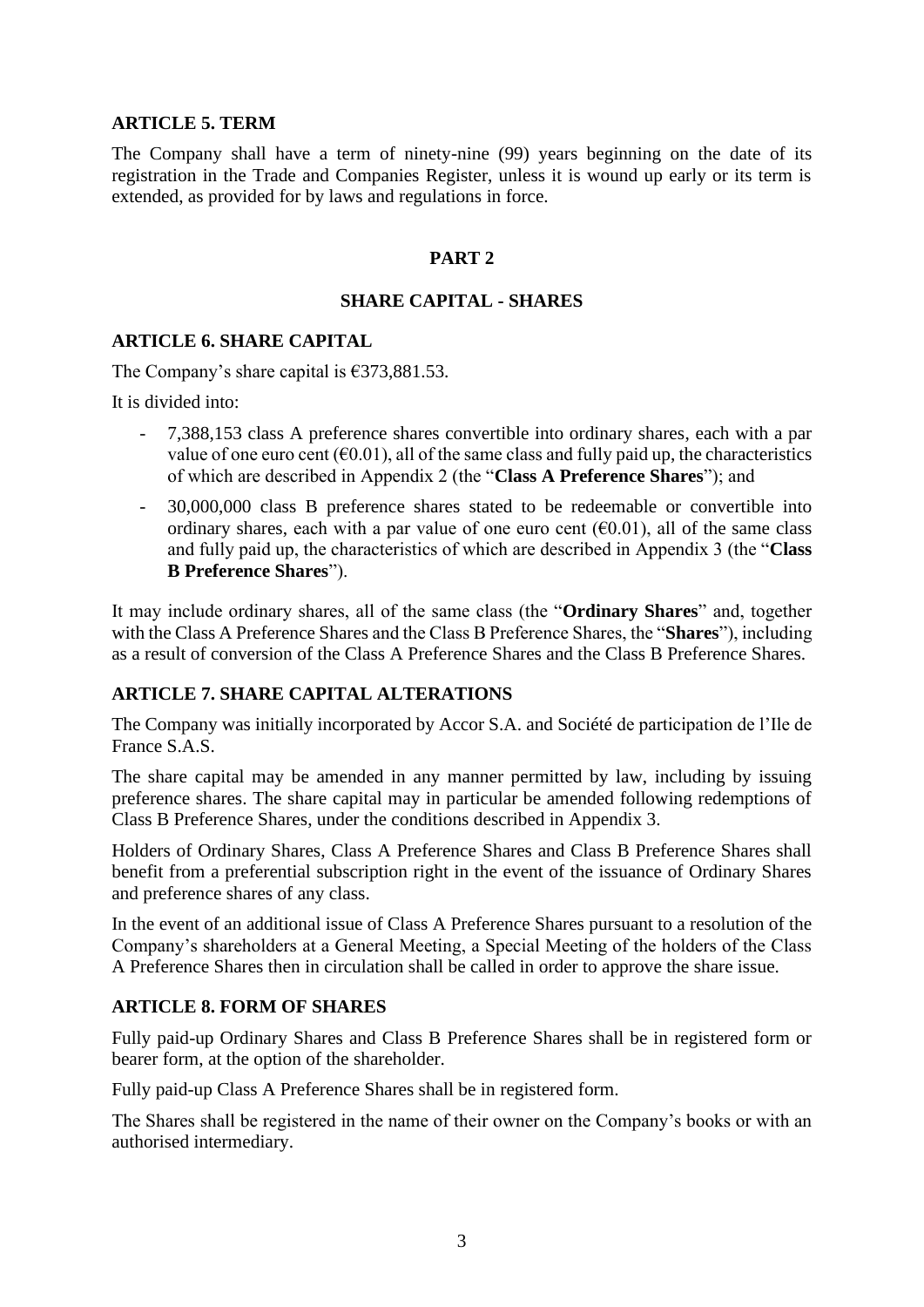The Company shall monitor ownership of its shares under the conditions provided for by law. In this respect, the Company may use the legal provisions concerning the identification of holders of securities conferring immediately or in the future the right to vote at its Shareholders' Meetings.

# **ARTICLE 9. EXCEEDING SHAREHOLDING THRESHOLDS**

In addition to the legal obligation on shareholders to inform the company when they breach certain shareholding or voting right thresholds, any natural or legal person or any shareholder who directly or indirectly holds, alone or in concert, within the meaning of Articles L. 233-10 et seq. of the French Commercial Code, a number of shares in the Company equal to or greater than 1% of the total number of Shares or voting rights must, within five trading days of the date on which such holding threshold is exceeded, inform the Company by registered letter with acknowledgement of receipt.

Such a declaration must be made, under the same conditions, each time a further multiple of 1% of the total number of Shares or voting rights is exceeded, up to 50% (inclusive).

In each declaration referred to above, declarants must certify that the declaration made covers all the securities held or owned within the meaning of the preceding paragraph. They must also state: their identity as well as that of any natural or legal persons acting in concert with them, the total number of shares or voting rights that they directly or indirectly hold, individually or jointly, the date and circumstances of the threshold being exceeded, as well as the information, where relevant, referred to in the third paragraph of I of Article L. 233-7 of the French Commercial Code.

Any shareholder whose interest in the share capital or voting rights falls below any of the aforementioned thresholds is also required to inform the Company within the same period of five trading days and in the same manner.

In calculating these thresholds, account shall also be taken of the shares equivalent to the Shares held as defined by the legislative and regulatory provisions of Articles L. 233-7 et seq. of the French Commercial Code.

The Company reserves the right to inform the public and shareholders either of the objectives notified to it or of the non-compliance with the aforementioned obligation by the person in question.

In the event the above provisions being breached, the shareholder shall, under the conditions and limits defined by laws and regulations in force, have their voting rights attached to the shares exceeding the fraction which has not been duly declared suspended at any Shareholders' Meeting held within a period of two years beginning on the date on which the notification was regularised, at the request, recorded in the minutes of the General Meeting, of one or more shareholders holding at least 3% of the Company's share capital or voting rights.

# **ARTICLE 10. JOINT OWNERSHIP OF SHARES**

Shares may not be jointly owned from the Company's perspective.

Co-owners of undivided shares shall be represented at shareholders' meetings by one of them or by a single representative. In the event of disagreement, the representative shall be appointed by a court at the request of the first co-owner of shares to act.

Where the shares are subject to *usufruit* (a life interest), their registration in the account must show the existence of the *usufruit* and the right to vote is exercised by the *usufruitier* (holder of the life interest) at all ordinary, extraordinary and special shareholders meetings. However,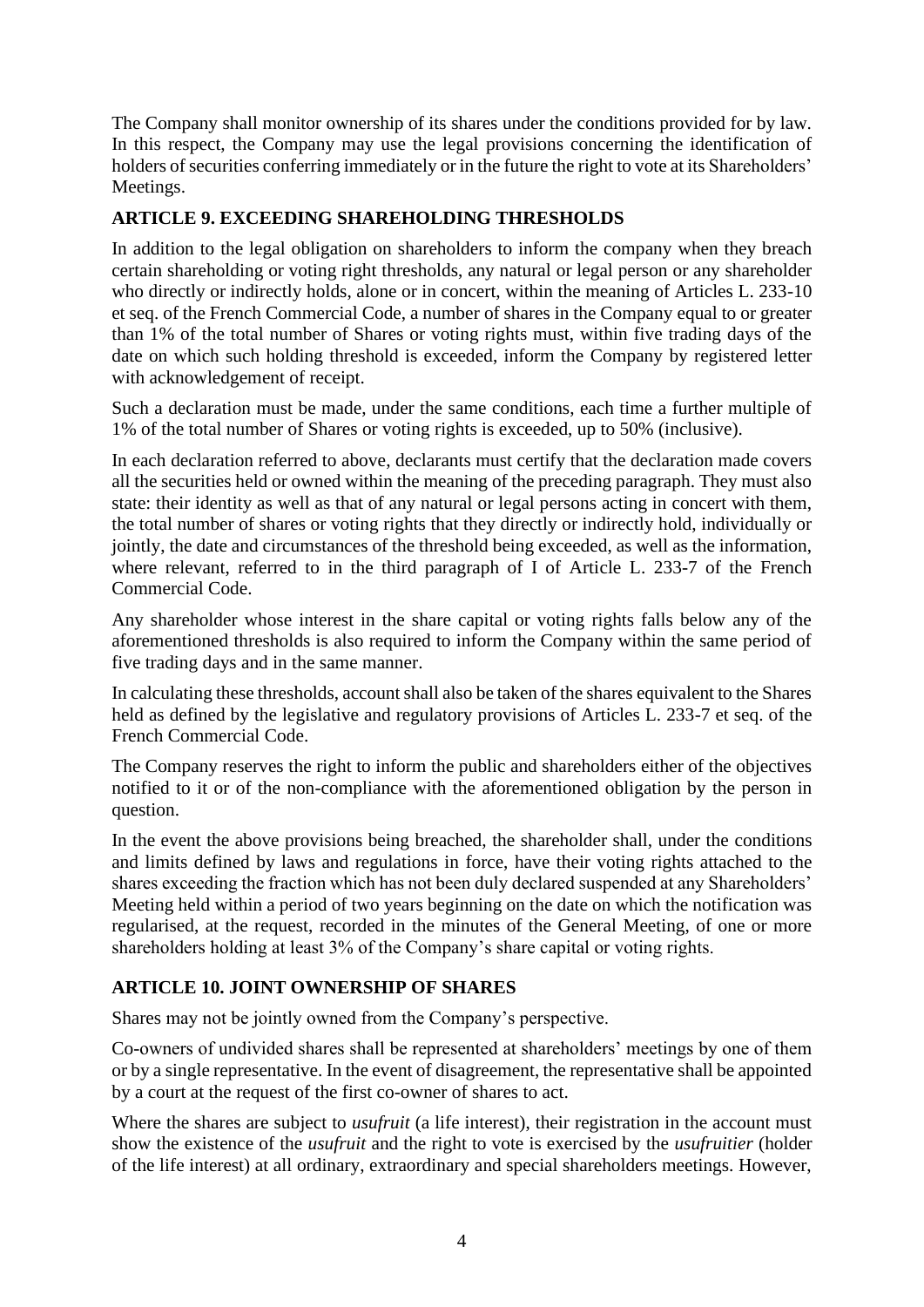the *nu-propriétaire* (holder of the remainder interest) and the *usufruitier* may agree between them on any other distribution of voting rights at shareholders' meetings. In such circumstances, the agreement shall be notified to the Company by registered letter with acknowledgement of receipt and the Company shall be required to apply that agreement at any meeting of shareholders that would meet after the expiry of a period of one month beginning on the date of receipt of this letter.

# **ARTICLE 11. RIGHTS AND OBLIGATIONS ATTACHED TO THE SHARES**

Each Share:

- entitles its holder to participate and vote at any General Meeting of the Company up to the percentage of the share capital that it represents, in accordance with laws and regulations in force and the Articles of Association;
- entitles its holder to be informed about the Company's business and to obtain copies of certain corporate documents, in accordance with laws and regulations in force and the Articles of Association;
- entitles its holder to receive a share of the Company's profits up to the percentage of the share capital that it represents, in accordance with laws and regulations in force and the Articles of Association; and
- grants its holder an ownership right over the Company's assets and to a share of the liquidation surplus of the Company up to the percentage of the share capital it represents, subject to the special rights attached to the Class A Preference Shares and the Class B Preference Shares referred to below.

Any preference shares that may be issued shall also entitle their holder to participate and vote at any special Meeting of holders of such class of preference shares of the Company up to the percentage of the preference shares of the class it represents, in accordance with laws and regulations in force and the Articles of Association.

In addition, the Class A Preference Shares and the Class B Preference Shares confer the special rights described in Appendix 2 and Appendix 3, respectively.

Shareholders are only liable for the Company's liabilities up to the amount of their contributions.

Rights and obligations attached to the shares are transferred to new holders of the shares. Ownership of a share automatically assumes acceptance of the Company's Articles of Association and the resolutions of its Ordinary General Meetings and the Board of Directors acting upon delegation by Ordinary General Meetings.

Whenever a Shareholder is required to own more than one Share in order to exercise any right, or in the event of an exchange or award of securities entitling holders to a new security against delivery of a number of Shares, individual securities or a shareholding of less than the required number do not confer any rights on their holders against the Company, and the shareholders shall be responsible for forming a consortium and, possibly, purchasing or selling the necessary number of securities.

Notwithstanding the provisions of the last paragraph of Article L. 225-123 of the French Commercial Code, no double voting rights are attached to the shares.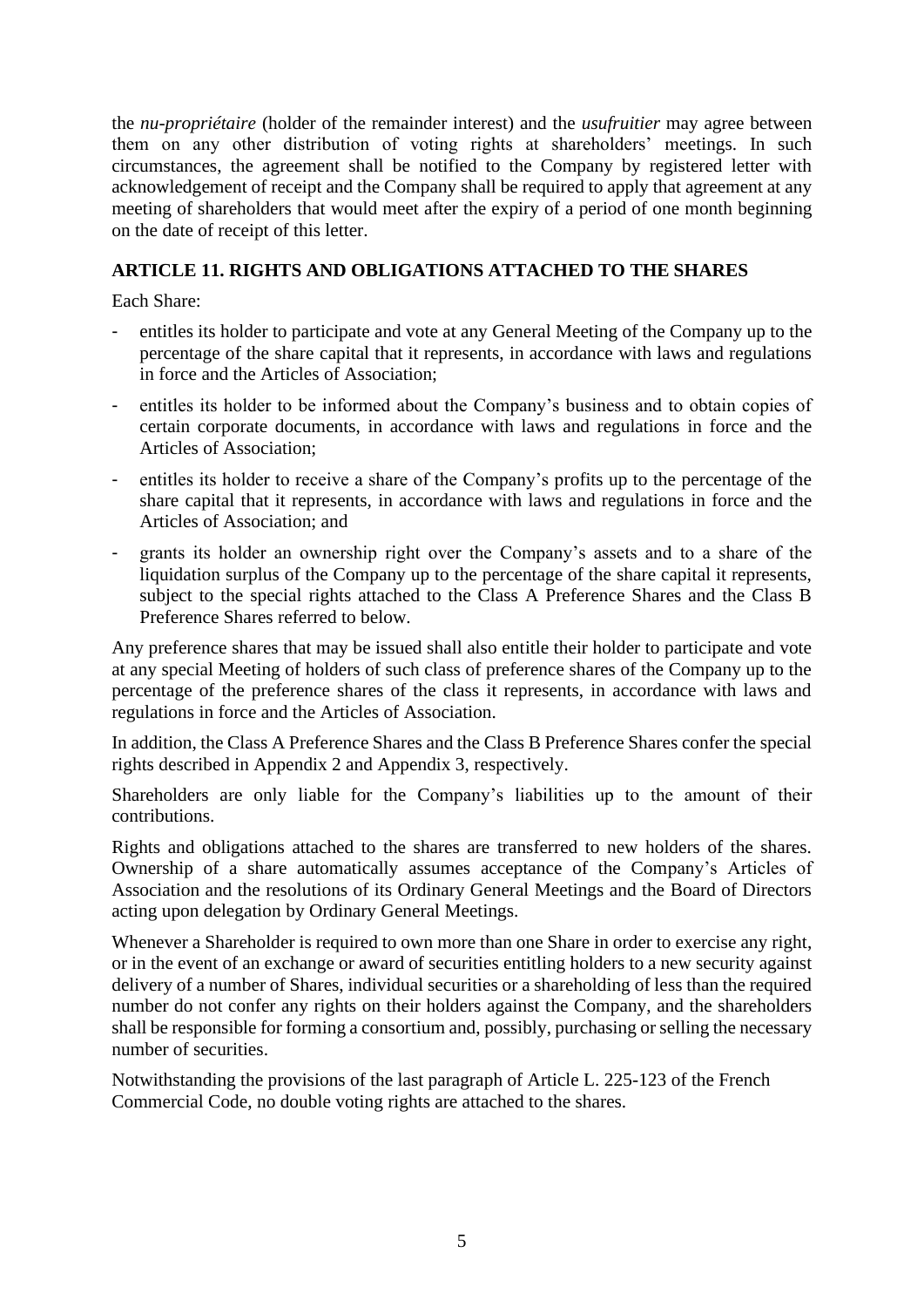# **PART 3**

#### **MANAGEMENT - ADMINISTRATION OF THE COMPANY**

# **ARTICLE 12. BOARD OF DIRECTORS**

#### **12.1 Composition of the Board of Directors**

The Company is administered by a Board of Directors (the "**Board of Directors**") made up of at least six (6) members and no more than eighteen (18) members, it being specified that it shall have six (6) members until the Initial Business Combination Completion Date, in each case subject to the exemption provided by law in the event of a merger, such members to be appointed and renewed by the shareholders at the Ordinary General Meeting, without prejudice to the rights of holders of Class A Preference Shares to approve any change in the number of members of the Company's Board of Directors.

Holders of Class A Preference Shares also have the specific rights to be represented on and to propose members of the Board of Directors described in Appendix 2. Pursuant to those rights, the Board of Directors must comprise the number of directors appointed by the shareholders at the General Meeting (or, in the event of co-optation, by the Board of Directors) on the proposal of the holders of the Class A Preference Shares, failing which the Board of Directors shall not be validly constituted and may not validly hold discussions.

The directors may be legal or natural persons, and do not need to be shareholders.

The term of office of directors is three (3) years. Their duties end on the conclusion of the Annual Ordinary General Meeting, held in the year in which their term of office expires and which approves the accounts for the past financial year. Where, pursuant to laws and regulations in force, a director is appointed to replace another, that shall perform his/her duties for the remainder of the term of his/her predecessor.

The number of directors who are over eighty (80) years of age may not exceed one-third of the directors in office. Where this limit is exceeded during a director's term of office, the oldest director is automatically deemed to have resigned at the end of the next General Meeting.

Directors may be re-elected. They may be removed from office at any time by the shareholders at the Ordinary General Meeting.

Without prejudice to the specific rights attached to the Class A Preference Shares, in the event that one or more directorships falls vacant as a result of death or resignation, the Board of Directors may, between two General Meetings, make provisional appointments in order to complete the number of members of the Board of Directors. These appointments must be made within three (3) months of the vacancy arising, in circumstances in which the number of directors falls below the minimum provided for by these Articles of Association.

Any such temporary appointments made by the Board of Directors shall be subject to ratification by the shareholders at the next Ordinary General Meeting. If they are not ratified, the resolutions adopted and acts performed remain valid.

Where the number of directors falls below the legal minimum, the remaining directors must immediately convene an Ordinary General Meeting in order to complete the number of members of the Board of Directors.

# **12.2 Chair of the Board of Directors**

The Board of Directors elects from among its members who are natural persons a chair (the "**Chair**"), in accordance with the terms and conditions of the Class A Preference Shares set out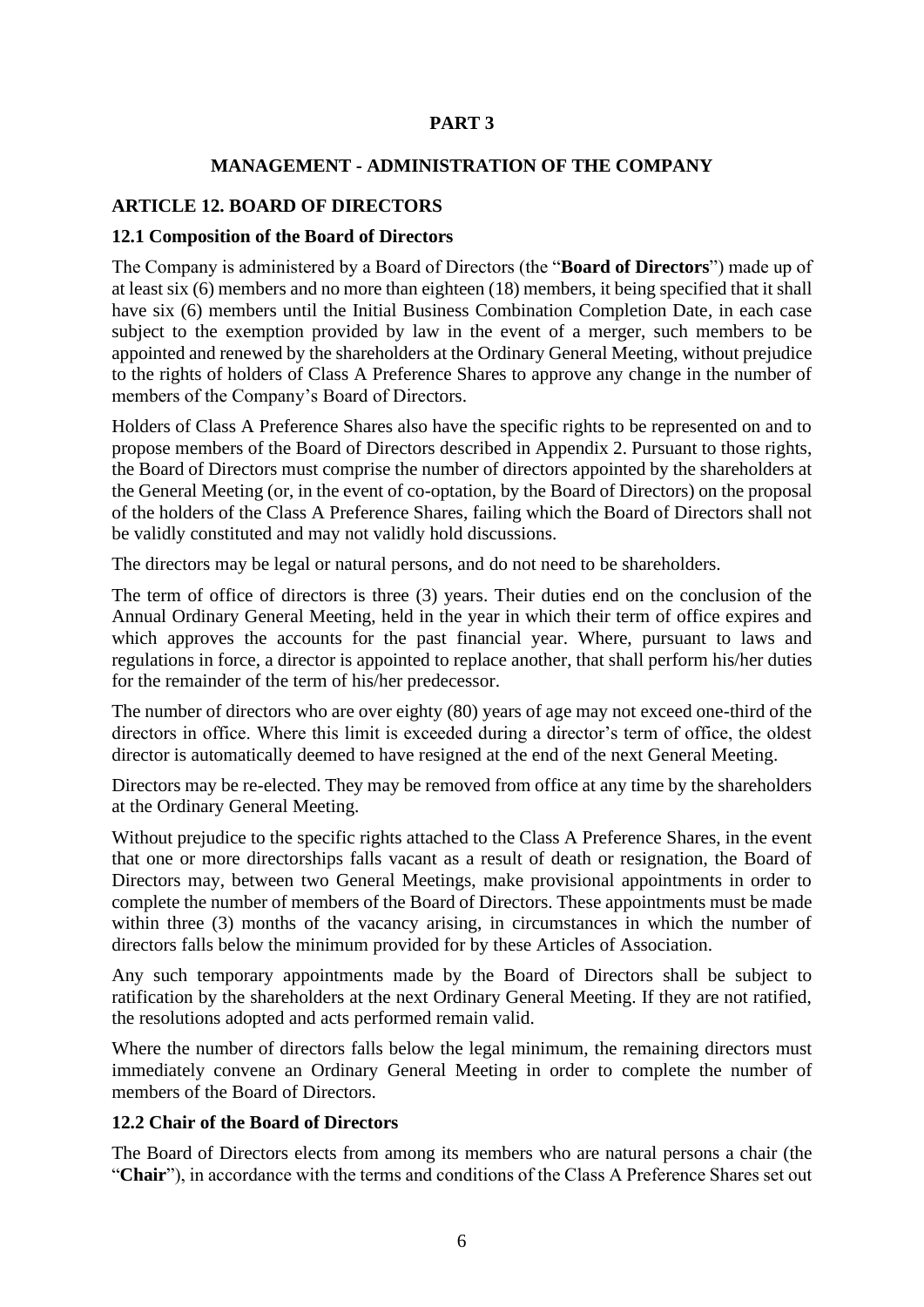in Appendix 2, and sets his/her remuneration. It shall fix the length of the Chair's term of office, which may not exceed the length of his/her directorship. The Board of Directors may remove the Chair from office at any time.

No person may be appointed Chair of the Board of Directors if they are over eighty (80) years of age. If the Chair exceeds that age limit while in office, he/she shall be deemed to have immediately resigned.

The Chair represents the Board of Directors. He/She shall organise and manage the work carried out by the Board of Directors, and shall report on that work to the shareholders at the General Meeting. He/She shall ensure that the Company's executive bodies operate properly and, in particular, that the directors are able to fulfil their duties.

In the event that the Chair is absent or unable to carry out their duties, the Board of Directors shall appoint a chair for the meeting.

# **12.3 Meetings of the Board of Directors**

The Board of Directors meets as often as the interests of the Company so require, and is convened by the Chair or the Secretary at the Chair's request.

Directors comprising at least one third (1/3) of the members of the Board of Directors may, with a determined meeting agenda, require the Chair to convene a meeting of the Board of Directors if the Board of Directors has not met for more than two (2) months.

Where the Chief Executive Officer is not also the Chair of the Board of Directors, he/she may require the Chair to convene a meeting of the Board of Directors on a specific agenda.

In the event that the Chair is unable to carry out his/her duties, a meeting may be convened by the director temporarily appointed to act as Chair or by the Chief Executive Officer, if he/she is a director.

Meetings of the Board of Directors shall be held at the Company's registered office or at any other place specified in the meeting notice. Notices of meeting may be issued by any means, including orally.

The Board of Directors shall only validly hold discussions if at least half of the directors are present (or deemed to be present in the event of the use of video conferencing). The resolutions of the Board of Directors shall be passed by a majority of the members present (or deemed to be present in the event of the use of video conferencing) or represented.

The Chair or chair of the meeting (in the Chair's absence) shall have no casting vote.

If the Chief Executive Officer is not a director, he/she shall attend proceedings in an advisory capacity. In addition, the Chair may invite members of management, statutory auditors or other persons with special expertise relevant to the items on the agenda to attend all or part of a meeting of the Board of Directors.

The Board of Directors shall appoint a secretary, who may be, but is not required to be, a director. The secretary may be replaced by an ordinary resolution of the Board of Directors. The Board of Directors may arrange for the secretary to be assisted by a deputy secretary chosen under the same conditions.

Except in cases excluded by laws and regulations in force, the internal regulations established by the Board of Directors may provide that directors who participate in Board of Directors' meetings by video conference or other telecommunication means that enable them to be identified and guarantee that they can effectively participate, in accordance with regulations in force, shall be deemed present for the purposes of calculating the quorum and majority.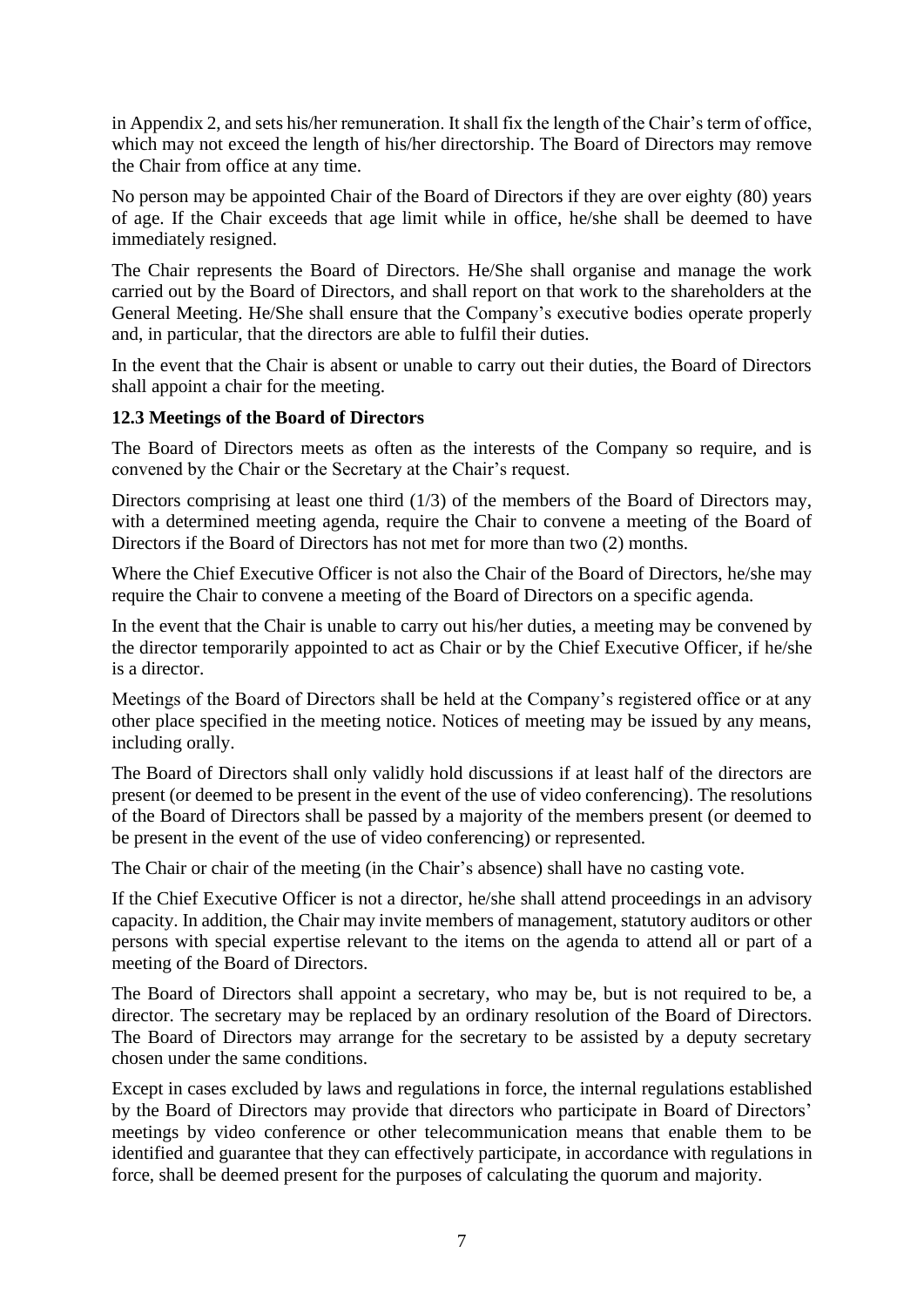The Board of Directors' discussions shall be recorded in minutes drawn up in the manner prescribed by law. The minutes shall be signed by the chair of the meeting and by a director.

Copies or extracts of the minutes of the discussions of the Board of Directors shall be issued and certified in accordance with the law.

The Board of Directors may pass decisions by written consultation, in the cases and under the conditions provided for by the Board of Directors' internal regulations and the laws and regulations in force.

#### **12.4 Powers of the Board of Directors**

#### 12.4.1 General provisions

The Board of Directors shall establish the Company's business orientations and ensure they are implemented. Subject to the powers expressly granted to shareholders at general meetings by law and within the limits imposed by the Company's purpose, the Board of Directors shall review all issues concerning the company's operations and shall deal with all matters concerning the Company.

The Board of Directors shall carry out the controls and verifications it deems appropriate. The Chair or the Chief Executive Officer of the Company is required to provide the directors with all the documents and information they require to carry out their duties.

The Board of Directors may confer on one or more of its members or to third parties, whether or not they are shareholders, any special mandates for one or more specified purposes.

The Board of Directors may decide to establish committees responsible for reviewing matters on which it or its Chair asks them to issue an opinion. It shall determine the composition and powers of the committees that operate under its responsibility.

#### 12.4.2 Initial Business Combination

Any Business Combination prior to the Initial Business Combination Deadline is carried out in accordance with the terms and conditions of the Class A Preference Shares and the Class B Preference Shares, provided for in Appendices 2 and 3, respectively.

#### 12.4.3 Special rights attached to the Class A Preference Shares

Without prejudice to the powers of the Board of Directors, the directors shall consult the holders of the Class A Preference Shares regarding the decisions or agreements for which their approval is required, in accordance with the characteristics described in Appendix 2.

#### **12.5 Remuneration of the directors**

The shareholders at the General Meeting may allocate to the directors, by way of remuneration for their activity, a fixed annual sum, to be allocated among the directors as determined by the Board of Directors.

Extraordinary remuneration may also be allocated to the directors by the Board of Directors, in the circumstances and under the conditions provided by law.

# **ARTICLE 13. EXECUTIVE MANAGEMENT**

#### **13.1 Exercise procedure**

The Chair or another natural person appointed by the Board of Directors and bearing the title chief executive officer (the "**Chief Executive Officer**") shall be responsible for the Company's executive management.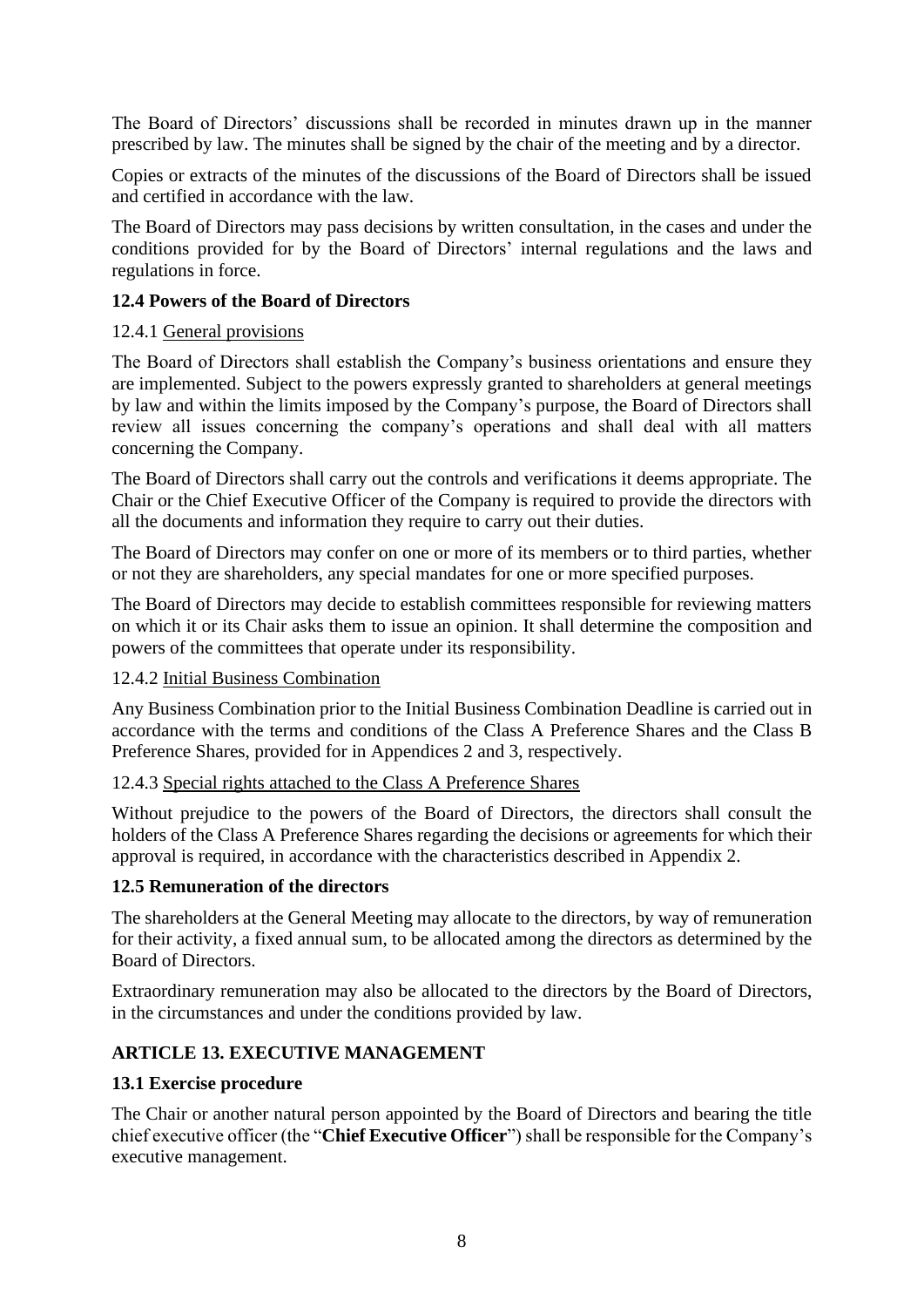The Board of Directors shall choose between these two operating methods of executive management at any time and, at the very least, whenever the Chief Executive Officer or Chair's term of office expires, where the Chair is responsible for the Company's executive management. It shall inform shareholders and third parties thereof as required by regulations.

The Board of Directors resolution on the choice of the operating method of executive management is passed by a majority of the directors present or represented.

Changes in the operating method of executive management shall not require an amendment to the Articles of Association.

# **13.2 Chief Executive Officer**

Depending on the operating method chosen by the Board of Directors, the Chair or the Chief Executive Officer is responsible for the Company's executive management.

The Chief Executive Officer is appointed by the Board of Directors, which shall set the length of his/her term of office, which may not exceed the length of his/her directorship, where relevant.

The Board of Directors determines his/her remuneration. To be able to carry out his/her duties, the Chief Executive Officer must be less than eighty (80) years of age.

Where this limit is exceeded during their term of office, the Chief Executive Officer is deemed to have resigned and a new Chief Executive Officer is appointed.

The Chief Executive Officer may be dismissed by the Board of Directors at any time. The dismissal of the Chief Executive Officer, where he/she is not the Chair, may give rise to damages if the dismissal is without just cause.

The Chief Executive Officer is vested with the broadest powers to act in all circumstances in the name of the Company.

The Chief Executive Officer exercises these powers within the limits of the Company's purpose, and subject to the powers (including prior consultation or authorisation) granted by law and the Articles of Association to the shareholders at General Meetings, Special Meetings of the holders of preference shares and the Board of Directors.

He/She represents the Company in its dealings with third parties. The Company is bound even by the acts of the Chief Executive Officer that do not fall within the Company's purpose, unless it is able to prove that the third party knew that the act in question exceeded those purpose and the third party could not be have been unaware of that fact, in view of the circumstances, provided that the mere publication of the Articles of Association is not sufficient proof thereof.

The Chief Executive Officer may be authorised by the Board of Directors, if deemed appropriate by the Board of Directors, to grant security interests, endorsements and guarantees on behalf of the Company, under the conditions and limits provided for by laws and regulations in force.

# **13.3 Deputy Chief Executive Officer**

On the proposal of the Chief Executive Officer, whether this position is held by the Chair or by another person, the Board of Directors may appoint one or more natural persons to assist the Chief Executive Officer with the title of Deputy Chief Executive Officers (the "**Deputy Chief Executive Officers**").

The maximum number of Deputy Chief Executive Officers is set at two (2).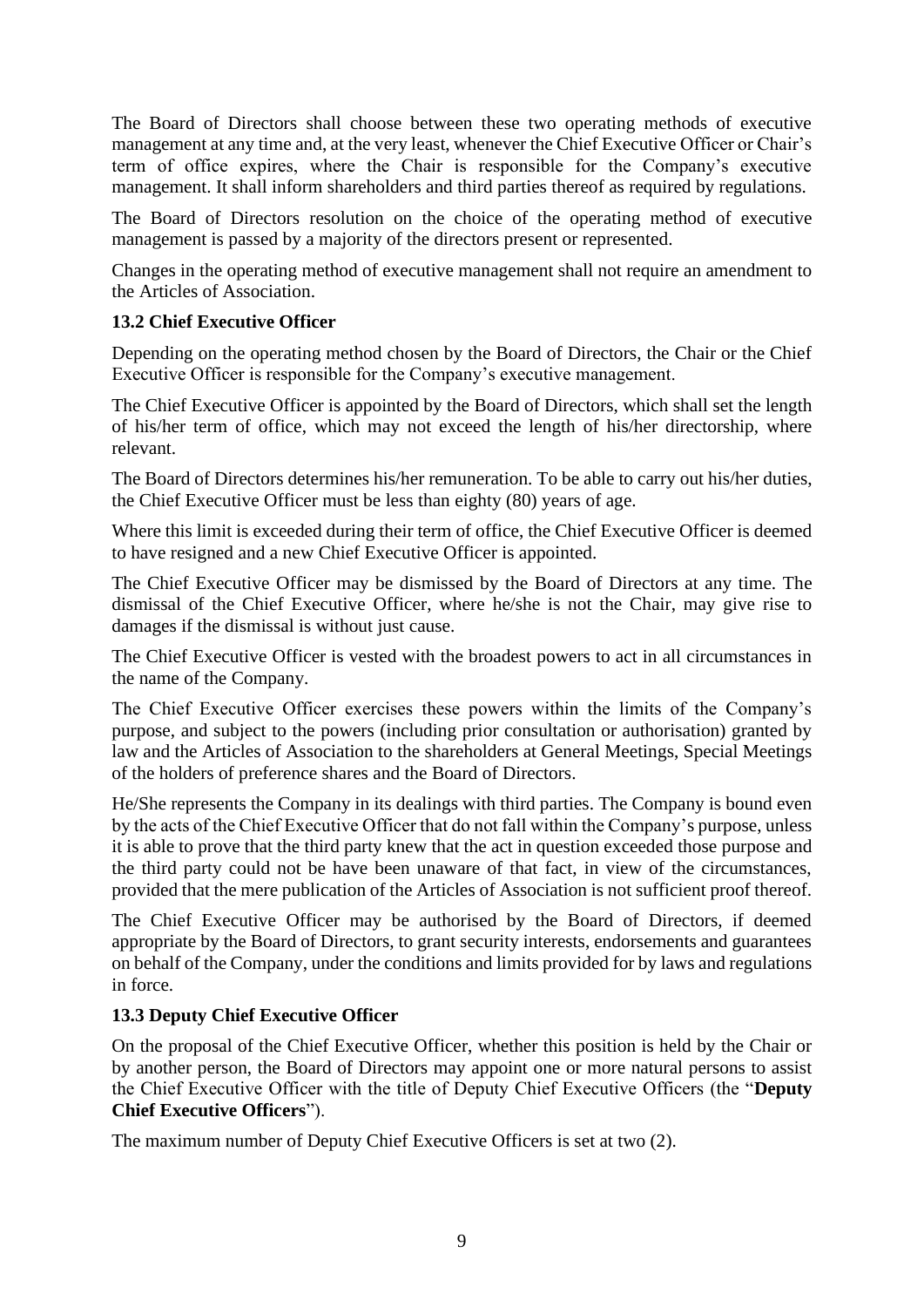In agreement with the Chief Executive Officer, the Board of Directors shall determine the scope and duration of the powers granted to the Deputy Chief Executive Officers and set their remuneration. However, where a Deputy Chief Executive Officer is a director, the term of their duties may not exceed their term of office.

With regard to third parties, the Deputy Chief Executive Officer(s) shall have the same powers as the Chief Executive Officer.

The Board of Directors determines the remuneration of the Deputy Chief Executive Officers.

# **PART 4**

# **STATUTORY AUDITORS**

#### **ARTICLE 14. STATUTORY AUDITORS**

The statutory auditors are proposed by the Board of Directors and appointed by the shareholders at a General Meeting. They carry out their audit duties in accordance with the law.

The statutory auditors are invited to all meetings of the Board of Directors that review and approve the annual or interim financial statements, as well as to all shareholders' meetings.

# **PART 5**

# **GENERAL AND SPECIAL MEETINGS**

# **ARTICLE 15. GENERAL MEETINGS OF SHAREHOLDERS**

#### **15.1 Convening General Meetings**

General Meetings are convened on the conditions set out in laws and regulations in force.

The agenda is decided by the Board of Directors if it convenes the meeting and, otherwise, by the person that convened the meeting. However, one or more shareholders meeting the conditions set out in laws and regulations have the right to require that items or draft resolutions be included on the agenda.

The Company may use electronic communications rather than communication by post with a view to complying with the formalities set out in the first paragraph of Article R. 225-63 of the French Commercial Code, subject to having first obtained the consent of the relevant shareholders, who must provide their email addresses.

Meetings shall be held at the Company's registered office or at any other place specified in the meeting notice.

# **15.2 Holding of General Meetings**

In accordance with regulations in force, all shareholders have the right to attend General Meetings and to participate in the discussions or to be represented, regardless of the number of shares they hold, if they are able to demonstrate, in the manner required by law and regulations, that their shares are registered in their name or in the name of their intermediary on their behalf.

The registration of the securities in the bearer shares accounts held by the authorised intermediary is evidenced by a shareholding certificate issued by the intermediary in accordance with laws and regulations in force.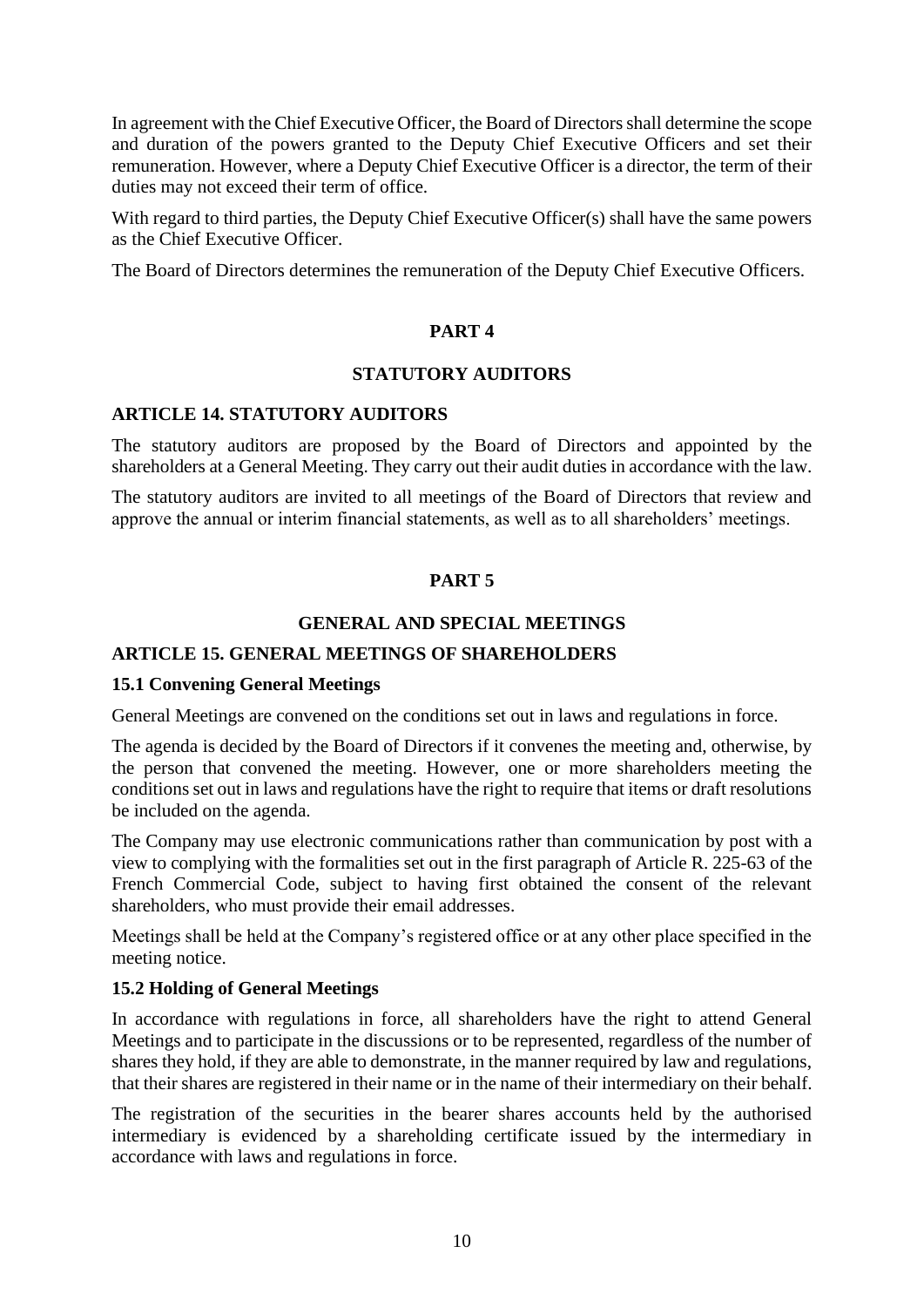Shareholders who do not personally attend General Meetings may choose one of the three following options:

- appoint a proxy,
- vote by correspondence, or
- send a proxy appointment form to the Company without appointing a specific person as proxy,

in accordance with laws and regulations in force.

If the meeting notice so provides, all shareholders may also participate in General Meetings by video conference or by any other means of telecommunication on the conditions provided for by laws and regulations, such possibilities being specified in the meeting notice. Shareholders who participate in meetings by video conference or other means of telecommunication on the conditions provided for by law shall be deemed to be present for the purposes of calculating the quorum and majority.

Resolutions shall be passed at Ordinary and Extraordinary General Meetings in accordance with the quorum and majority conditions provided for by law.

Meetings are chaired by the Chair of the Board of Directors, or, in the Chair's absence, by a director specifically delegated for the purpose by the Board of Directors. Otherwise, the Shareholders at the meeting elects their own chair.

The two shareholders who, either personally or as proxies, hold the largest number of votes, perform the role of scrutineers, provided they are present and willing.

The bureau comprising such persons shall appoint a secretary, who does not need to be a shareholder.

Minutes of the discussions shall be drafted and copies or extracts shall be issued and certified in accordance with laws in force.

Ordinary and Extraordinary General Meetings shall exercise their respective powers in accordance with the conditions provided for by laws and regulations in force.

# **ARTICLE 16. SPECIAL MEETINGS**

The holders of each class of preference shares shall meet in Special Meetings in accordance with the conditions, and in the circumstances, provided for by laws and regulations in force as well as by these Articles of Association.

# **PART 6**

#### **ANNUAL FINANCIAL STATEMENTS - APPROPRIATION OF INCOME**

#### **ARTICLE 17. FINANCIAL YEAR**

Each financial year is fixed, beginning on 1 January and ending on 31 December.

As an exception to the foregoing, the first financial year shall begin on the date on which the Company is registered on the Trade and Companies Register and shall end on 31 December 2021.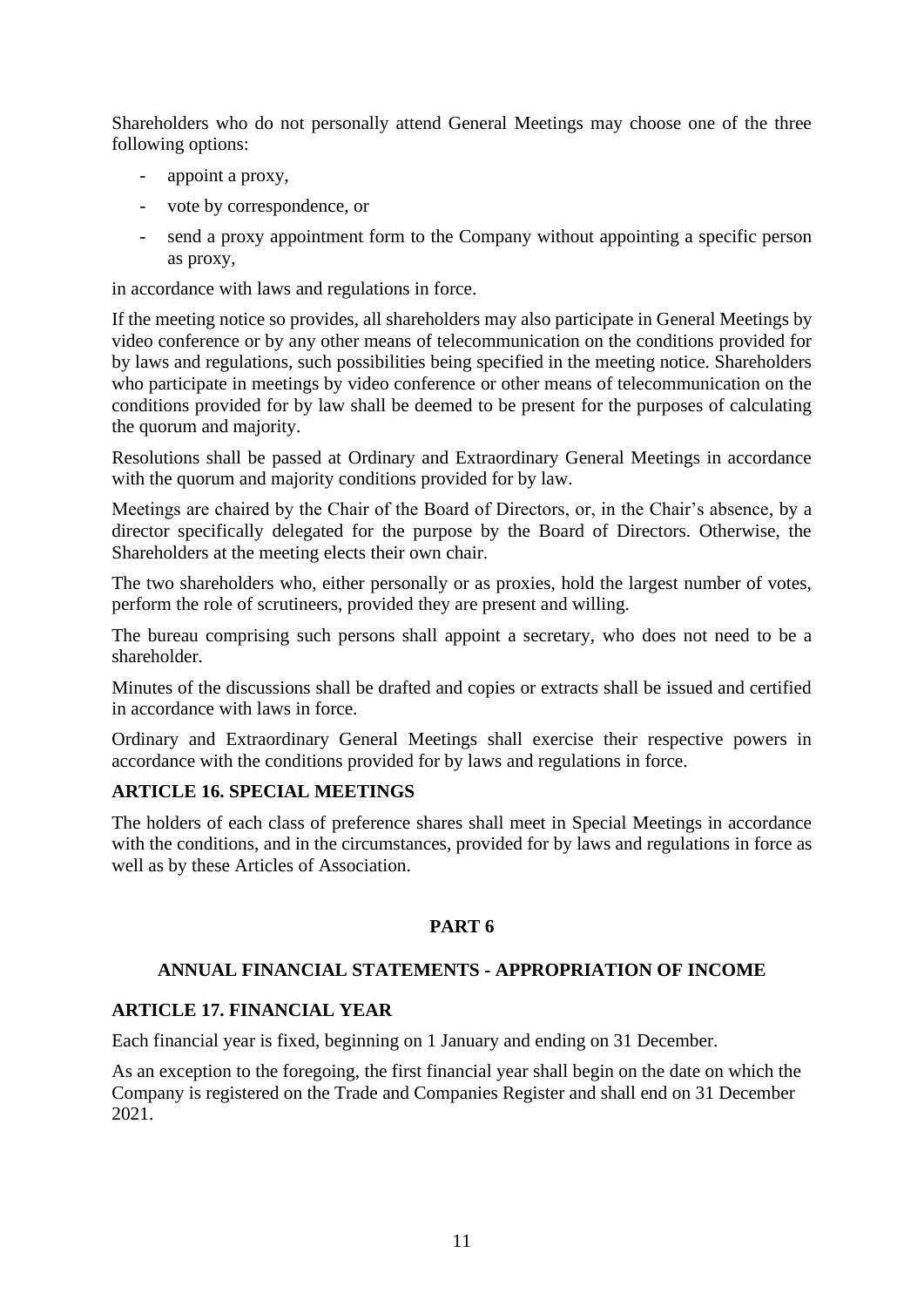# **ARTICLE 18. PROFIT AND STATUTORY RESERVE**

A deduction of at least five percent (5%) must be made from the profit of the financial year, less any previous losses, and allocated to a reserve fund called the "statutory reserve". This deduction ceases to be mandatory when the amount of the statutory reserve reaches one-tenth (1/10) of the Company's share capital.

The distributable profit is made up of the profit of the financial year, as reduced by any losses carried forward and any amounts deducted under the previous paragraph, and as increased by any retained earnings.

# **ARTICLE 19. DIVIDENDS**

If the Company's financial statements for the year, as approved by the shareholders at the Ordinary General Meeting, show a distributable profit, the shareholders at the Ordinary General Meeting shall resolve whether to record it in one or more reserve accounts of which it shall determine the allocation or use, to carry it forward in retained earnings, or to distribute it in the form of a dividend.

After noting the existence of available reserves, the Shareholders, in an Ordinary General Meeting, may resolve to withdraw and distribute amounts from those reserves. In such circumstances, the resolution must explicitly specify the name of the reserve from which those amounts are withdrawn. However, dividends shall be deducted first from the distributable profit for the financial year.

The procedures for the payment of dividends are determined by the shareholders at an Ordinary General Meeting or, failing that, by the Board of Directors.

The Board of Directors shall have the right to distribute interim dividends before the approval of the financial statements for the financial year, under the conditions provided by law.

The General Meeting may offer the shareholders, in respect of all or part of the dividend or interim dividend distributed, an option between receiving a cash payment or payment in the form of new shares in the Company under the conditions laid down by law.

The shareholders at a General Meeting may also decide, in respect of all or part of the dividend, interim dividend, reserves or premiums distributed, or in respect of any capital reduction, that such distribution of dividends, reserves or premiums or such capital reduction is to be made in kind via a distribution of the Company's assets.

# **PART 7**

# **SHAREHOLDERS' EQUITY EQUAL TO LESS THAN HALF THE SHARE CAPITAL - WINDING UP - LIQUIDATION - DISPUTES**

#### **ARTICLE 20. WINDING UP**

Unless the Company's term is extended under the conditions provided for by laws and regulations in force, the Company shall be wound up:

- in the cases provided for by law:
- on expiry of the Company's term set out in the Articles of Association;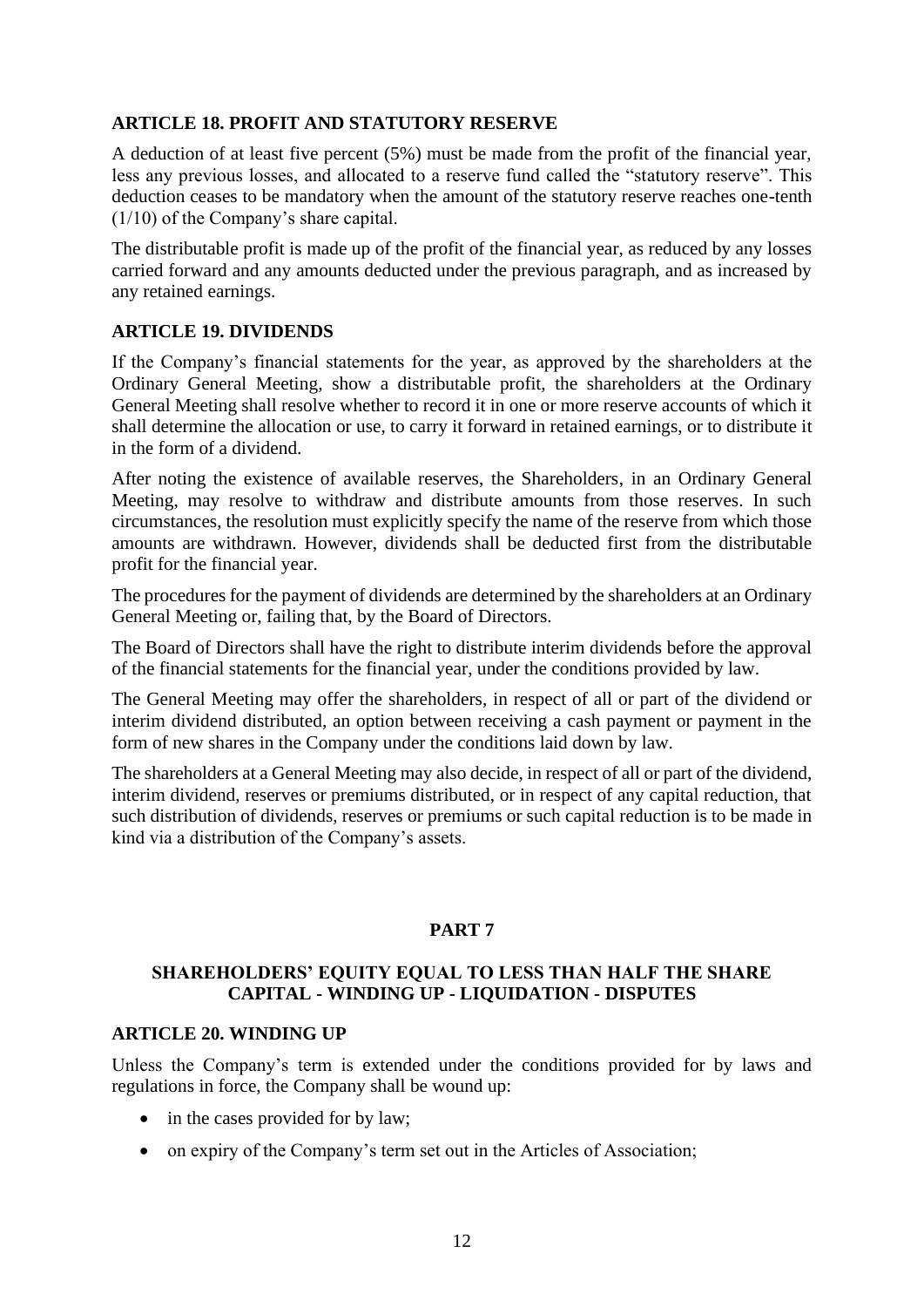- within three (3) months of the Initial Business Combination Deadline, in the absence of Business Combination prior to the Initial Business Combination Deadline;
- pursuant to a resolution of the shareholders passed at an Extraordinary General Meeting.

# **ARTICLE 21. EFFECTS OF WINDING-UP**

The Company shall be in liquidation as from the time it is dissolved, regardless of the reason therefor. It shall continue to have legal personality for the purposes of the liquidation, until the liquidation is completed.

For the entire duration of the liquidation, the shareholders shall retain the same powers as they held during the Company's term.

Shares may continue to be traded until the liquidation is complete.

The dissolution of the Company shall only be effective vis-à-vis third parties from the date on which it is published on the Trade and Companies Register.

# **ARTICLE 22. LIQUIDATION**

# **22.1 Appointment of liquidators - Powers**

On expiry of the Company's term or in the event that it is wound up early, the shareholders at an Extraordinary General Meeting shall determine the method of liquidation and appoint one or more liquidators whose powers they shall determine and who shall carry out their duties in accordance with laws and regulations in force. The appointment of liquidators shall cause the duties of the directors to be terminated.

#### **22.2 Liquidation - Completion of liquidation**

After all liabilities are settled, the remaining assets shall first be used to pay shareholders the amount of the non-redeemed paid-up capital on their shares.

The surplus, if any, shall be distributed between all the Shares.

Notwithstanding the foregoing, holders of the Class A Preference Shares and holders of the Class B Preference Shares benefit from the specific rights described in Appendix 2 and Appendix 3, respectively.

A meeting of the shareholders shall be convened on completion of the liquidation to approve the final liquidation accounts, discharge the liquidators for their administration of the Company and relieve them of their duties, and to record the completion of the liquidation.

The completion of the liquidation shall be published in accordance with laws and regulations in force.

# **ARTICLE 23. DISPUTES**

Any disputes that may arise during the Company's term or its liquidation, either between the shareholders and the Company, or between the shareholders themselves concerning the Company's business, shall be submitted to the competent courts.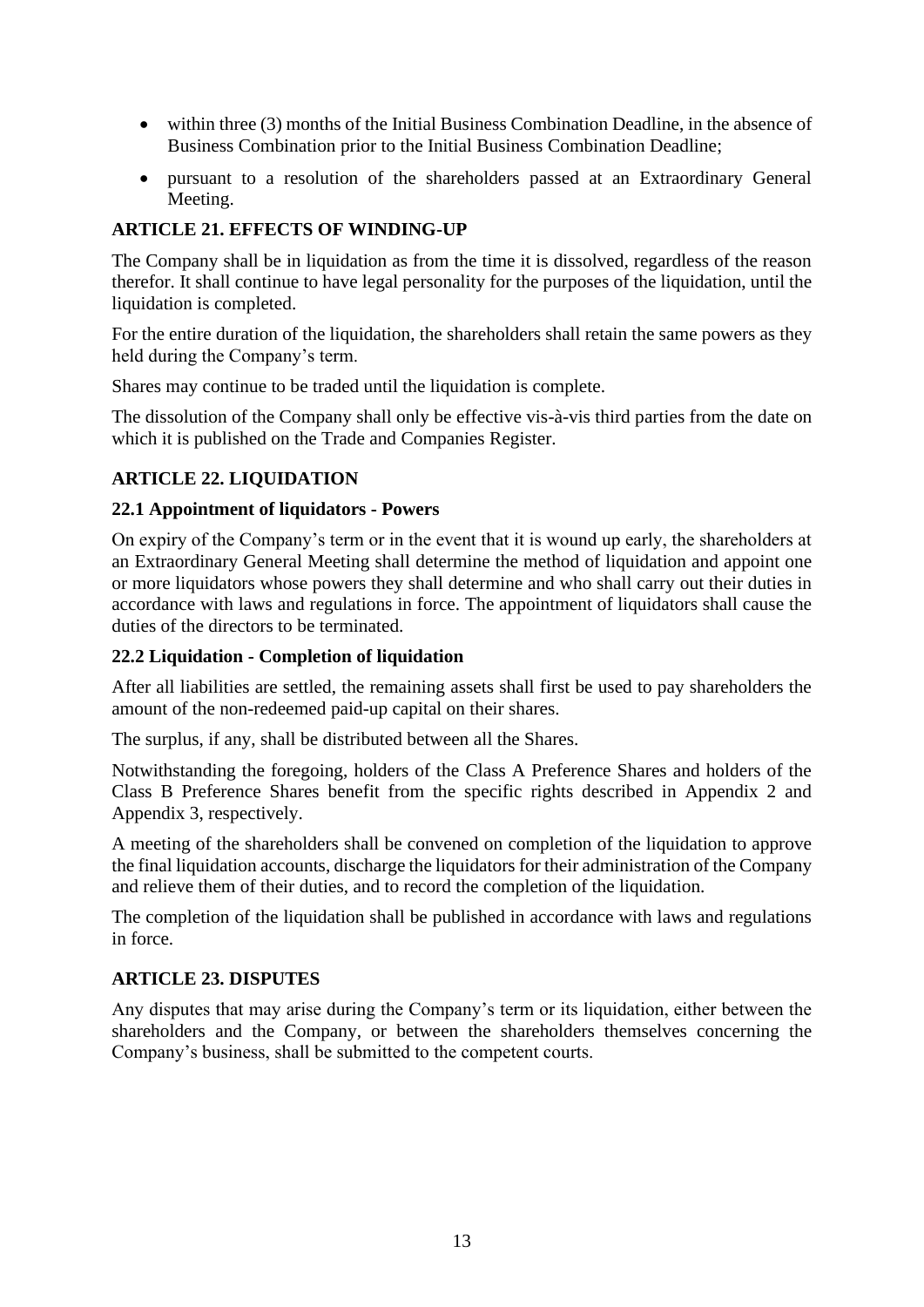# **Appendix 1**

# **Definitions**

| <b>Shares</b>                                                           | has the meaning given to that term in Article 6 of these Articles of<br>Association;                                                                                                                                                                                                                                                                                                                                                                                                                                                                                                                                                                                                                                                                                                                                                                                                                                                                |
|-------------------------------------------------------------------------|-----------------------------------------------------------------------------------------------------------------------------------------------------------------------------------------------------------------------------------------------------------------------------------------------------------------------------------------------------------------------------------------------------------------------------------------------------------------------------------------------------------------------------------------------------------------------------------------------------------------------------------------------------------------------------------------------------------------------------------------------------------------------------------------------------------------------------------------------------------------------------------------------------------------------------------------------------|
| <b>Class A Preference</b><br><b>Shares</b>                              | has the meaning given to that term in Article 6 of these Articles of<br>Association;                                                                                                                                                                                                                                                                                                                                                                                                                                                                                                                                                                                                                                                                                                                                                                                                                                                                |
| <b>Class B Preference</b><br><b>Shares</b>                              | has the meaning given to that term in Article 6 of these Articles of<br>Association;                                                                                                                                                                                                                                                                                                                                                                                                                                                                                                                                                                                                                                                                                                                                                                                                                                                                |
| <b>Board of Directors</b>                                               | has the meaning given to that term in Article 12.1 of these Articles<br>of Association;                                                                                                                                                                                                                                                                                                                                                                                                                                                                                                                                                                                                                                                                                                                                                                                                                                                             |
| <b>Ordinary Shares</b>                                                  | has the meaning given to that term in Article 6 of these Articles of<br>Association;                                                                                                                                                                                                                                                                                                                                                                                                                                                                                                                                                                                                                                                                                                                                                                                                                                                                |
| <b>Initial Business</b><br><b>Combination</b><br><b>Completion Date</b> | means the date of legal and effective completion of the Initial<br><b>Business Combination;</b>                                                                                                                                                                                                                                                                                                                                                                                                                                                                                                                                                                                                                                                                                                                                                                                                                                                     |
| <b>Initial Business</b><br><b>Combination</b><br><b>Deadline</b>        | means (i) the date corresponding to the end of a period of (a) twenty-<br>four (24) months beginning on the settlement-delivery date of the<br>Class B Preference Shares admitted to trading on the professional<br>compartment of the Euronext Paris regulated market or (b) if the<br>Company has entered into an agreement concerning an Initial<br>Business Combination the completion of which is subject to the<br>satisfaction of conditions precedent, such as, for example, conditions<br>relating to obtaining regulatory authorisations or approvals from<br>competition authorities, thirty (30) months beginning on the<br>settlement-delivery date of the Class B Preference Shares admitted<br>to trading on the professional compartment of the Euronext Paris<br>regulated market, or (ii) any date after the date described in<br>subsection (i) above that may be decided by the Company's<br>shareholders in a General Meeting; |
| <b>Chief Executive</b><br><b>Officer</b>                                | has the meaning given to that term in Article 13.1 of these Articles<br>of Association;                                                                                                                                                                                                                                                                                                                                                                                                                                                                                                                                                                                                                                                                                                                                                                                                                                                             |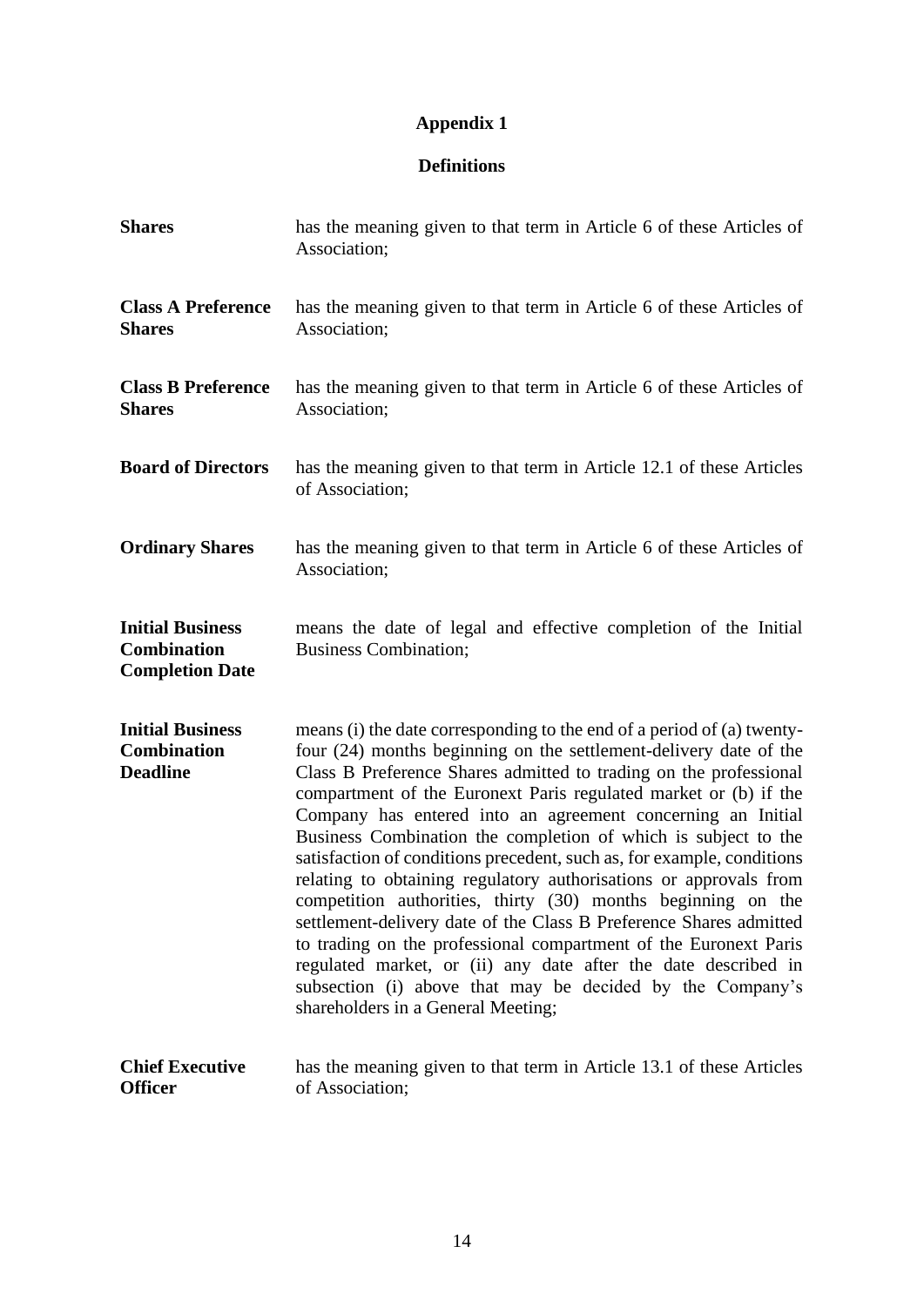| <b>Deputy Chief</b><br><b>Executive Officer</b> | has the meaning given to that term in Article 13.3 of these Articles<br>of Association;                                                                                                                                                                                                                                                                              |
|-------------------------------------------------|----------------------------------------------------------------------------------------------------------------------------------------------------------------------------------------------------------------------------------------------------------------------------------------------------------------------------------------------------------------------|
| <b>Chair</b>                                    | has the meaning given to that term in Article 12.2 of these Articles<br>of Association:                                                                                                                                                                                                                                                                              |
| <b>Business</b><br><b>Combination</b>           | means any acquisition(s), capital contribution(s), merger(s), tender<br>offer(s) or exchange offer(s), equity investment or any other<br>transaction with an equivalent or similar effect involving the<br>company and one or more companies and/or other legal entities, in<br>relation to financial securities, and in particular equity securities, or<br>assets; |
| <b>Initial Business</b><br><b>Combination</b>   | means any Business Combination submitted by the Board of<br>Directors for the prior approval of the holders of the Class A<br>Preference Shares, the holders of the Class B Preference Shares, in<br>accordance with the terms of the Articles of Association, prior to the<br>Initial Business Combination Deadline;                                                |
| Company                                         | has the meaning given to that term in Article 1 of these Articles of<br>Association; and                                                                                                                                                                                                                                                                             |
| <b>Articles of</b><br><b>Association</b>        | means the Company's articles of association, including the<br>appendices thereto.                                                                                                                                                                                                                                                                                    |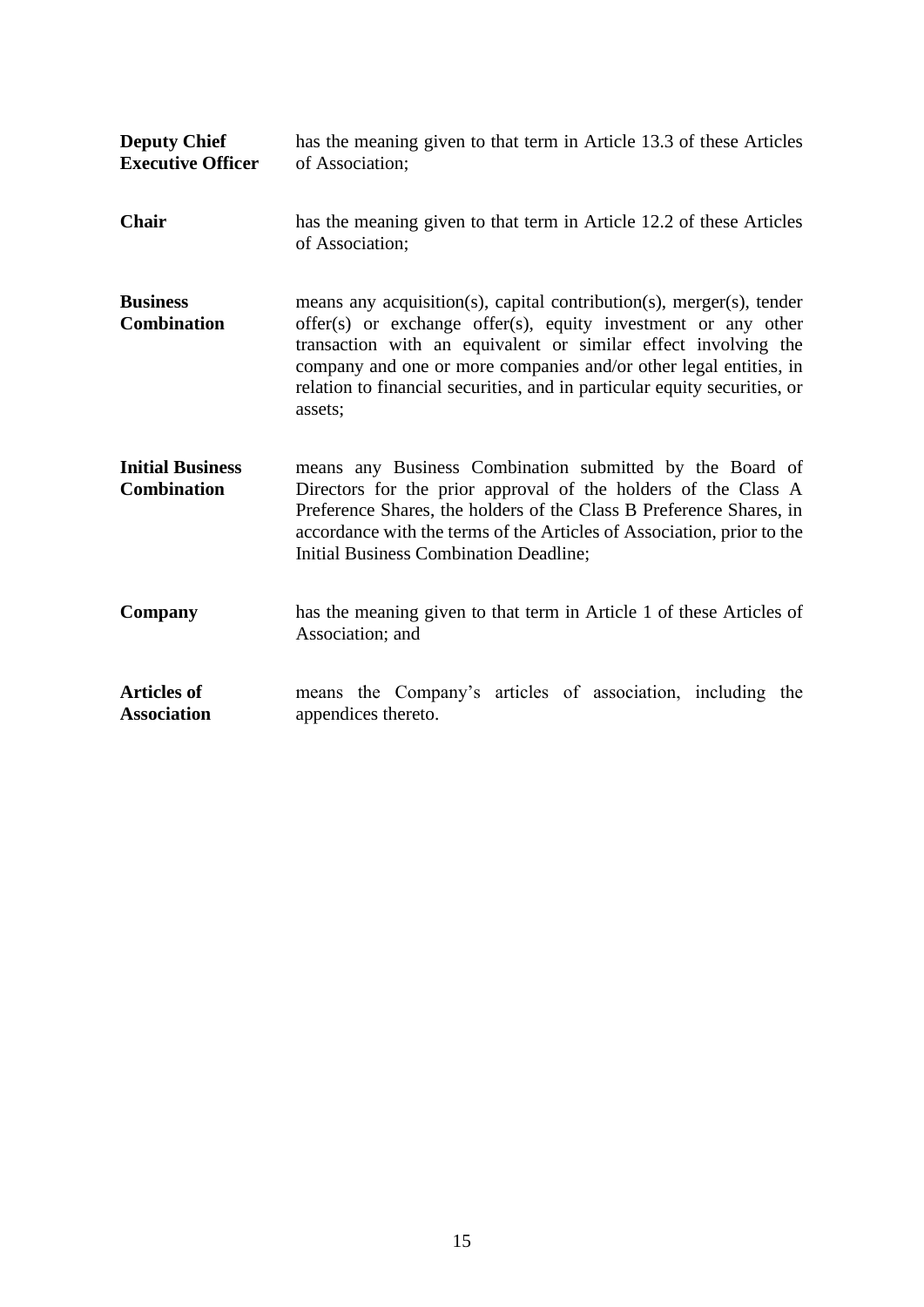# **Appendix 2**

# **Terms and Conditions of the Class A Preference Shares**

*Capitalised terms used in these Terms and Conditions have the meaning given to them in Appendix A (Definitions) below.*

| <b>Issuer</b>                                                   | Accor Acquisition Company S.A. (the "Company").                                                                                                                                                                                                                                                                                                                                                                                |
|-----------------------------------------------------------------|--------------------------------------------------------------------------------------------------------------------------------------------------------------------------------------------------------------------------------------------------------------------------------------------------------------------------------------------------------------------------------------------------------------------------------|
| <b>Securities</b>                                               | Preference Shares of the Company convertible into ordinary shares<br>(the "Class A Preference Shares"), issued in accordance with the<br>provisions of Articles L. 228-11 et seq. of the French Commercial<br>Code.                                                                                                                                                                                                            |
| <b>Creation through</b><br>the conversion of<br>ordinary shares | The Class A Preference Shares may be issued via conversion of the<br>Company's ordinary shares into Class A Preference Shares,<br>pursuant to a resolution of the Company's shareholders at a general<br>meeting, provided that (i) the ordinary shares comprising the<br>Company's share capital are all fully paid up and (ii) such<br>transaction relates to all ordinary shares comprising the Company's<br>share capital. |
| <b>Creation through</b><br>issue                                | The Class A Preference Shares may be issued pursuant to a<br>resolution of the Company's shareholders at a general meeting,<br>after approval (where required) by the holders of the Class A<br>Preference Shares at a special meeting in accordance with these<br>Terms and Conditions.                                                                                                                                       |
|                                                                 | The Company's shareholders at a general meeting may decide to<br>issue redeemable warrants over ordinary shares in the Company<br>attached to the Class A Preference Shares (the "BSA As").                                                                                                                                                                                                                                    |
|                                                                 | Where issued, one BSA A will be attached to each Class A<br>Preference Share (together, an "ABSA A"). Each ABSA A shall be<br>redeemable by the Company in accordance with these Terms and<br>Conditions.                                                                                                                                                                                                                      |
|                                                                 | The Class A Preference Share and the BSA A comprising the<br>ABSA A shall be detached in accordance with the provisions of the<br>terms and conditions of the BSA As.                                                                                                                                                                                                                                                          |
| Par value                                                       | €0.01.                                                                                                                                                                                                                                                                                                                                                                                                                         |
| Form                                                            | The Class A Preference Shares (and any ABSA As) are exclusively<br>in registered form. Title thereto is evidenced by their registration in<br>the names of the holders in the Company's records.                                                                                                                                                                                                                               |
| <b>Rights and</b><br>obligations<br>attached to the             | The Class A Preference Shares confer on their holder:                                                                                                                                                                                                                                                                                                                                                                          |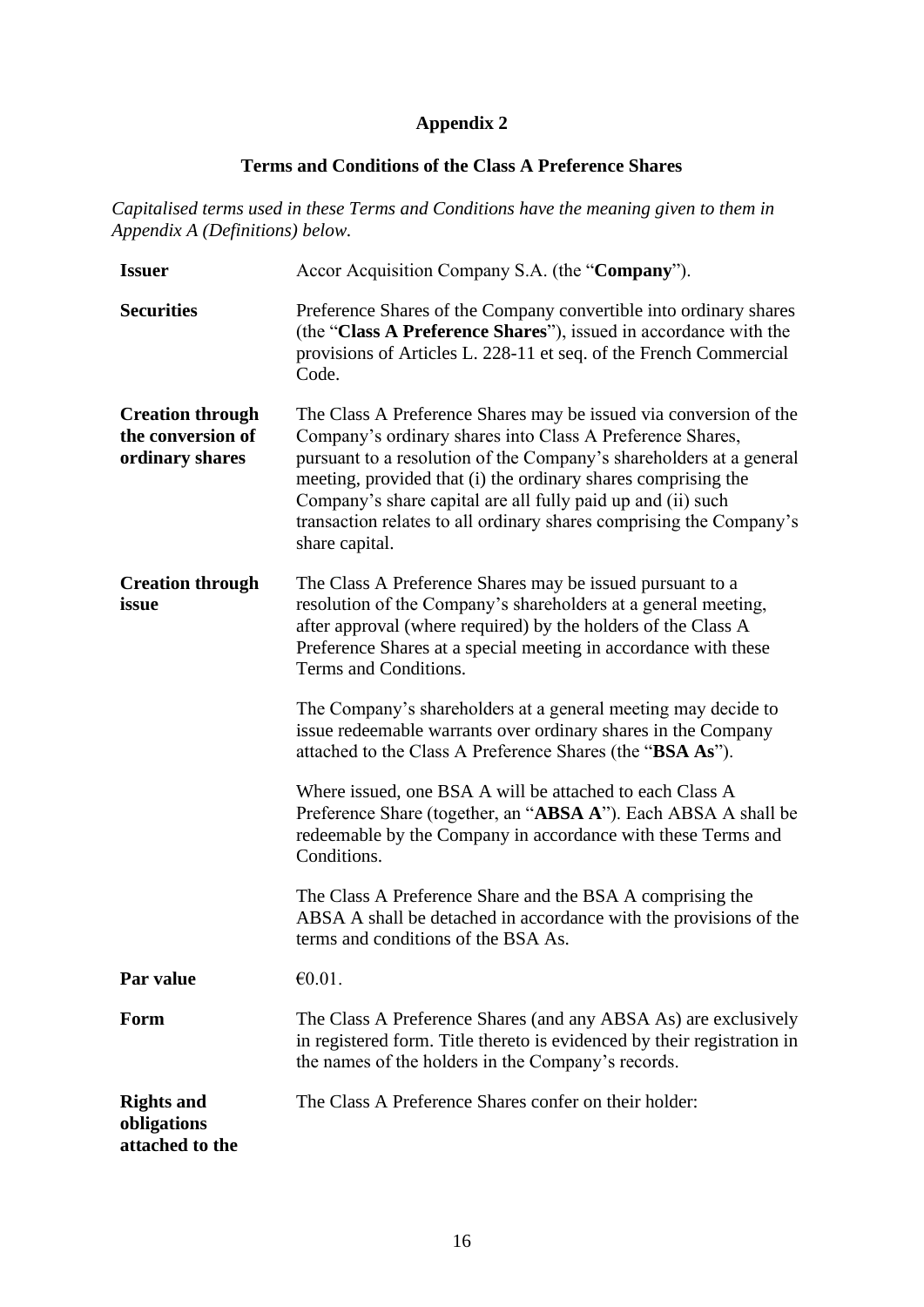| <b>Class A Preference</b><br><b>Shares</b> | the same voting rights on the Company's collective<br>$\overline{\phantom{a}}$<br>resolutions as the ordinary shares in the Company, subject to<br>the special rights set out below; |
|--------------------------------------------|--------------------------------------------------------------------------------------------------------------------------------------------------------------------------------------|
|                                            | the same rights to dividends as ordinary shares in the<br>-<br>Company;                                                                                                              |
|                                            | the same rights in the event of liquidation as the ordinary<br>$\qquad \qquad \blacksquare$<br>shares in the Company, subject to the special rights set out<br>below.                |

#### *Specific rights relating to the governance of the Company*

- A. Rights attached to the Class A Preference Shares until the Initial Business Combination Completion Date
	- *1. Rights to be represented on and to propose members of the Company's Board of Directors*

Holders of the Class A Preference Shares shall have the following representation and appointment rights:

five sixths of the members of the Board of Directors shall be appointed by the Company's shareholders at a general meeting (or, in the event of co-optation, by the Board of Directors) on the proposal of the holders of the Class A Preference Shares (meeting in a special meeting for this purpose);

*it being specified* that (i) half of the members of the Board of Directors must meet the criteria for independent directors in accordance with the provisions of the AFEP/MEDEF Code and (ii) the Chair of the Board of Directors shall be elected from among the members of the Board of Directors appointed upon proposal of the holders of the Class A Preference Shares who are not independent directors;

any resolutions to alter the number of members of the Company's Board of Directors shall require the prior approval of the holders of the Class A Preference Shares.

#### *2. Approval of a proposed Initial Business Combination*

Any Initial Business Combination proposed by the Board of Directors is subject to the prior approval of the holders of the Class A Preference Shares meeting in a special meeting and voting in accordance with the conditions provided for by laws and regulations in force.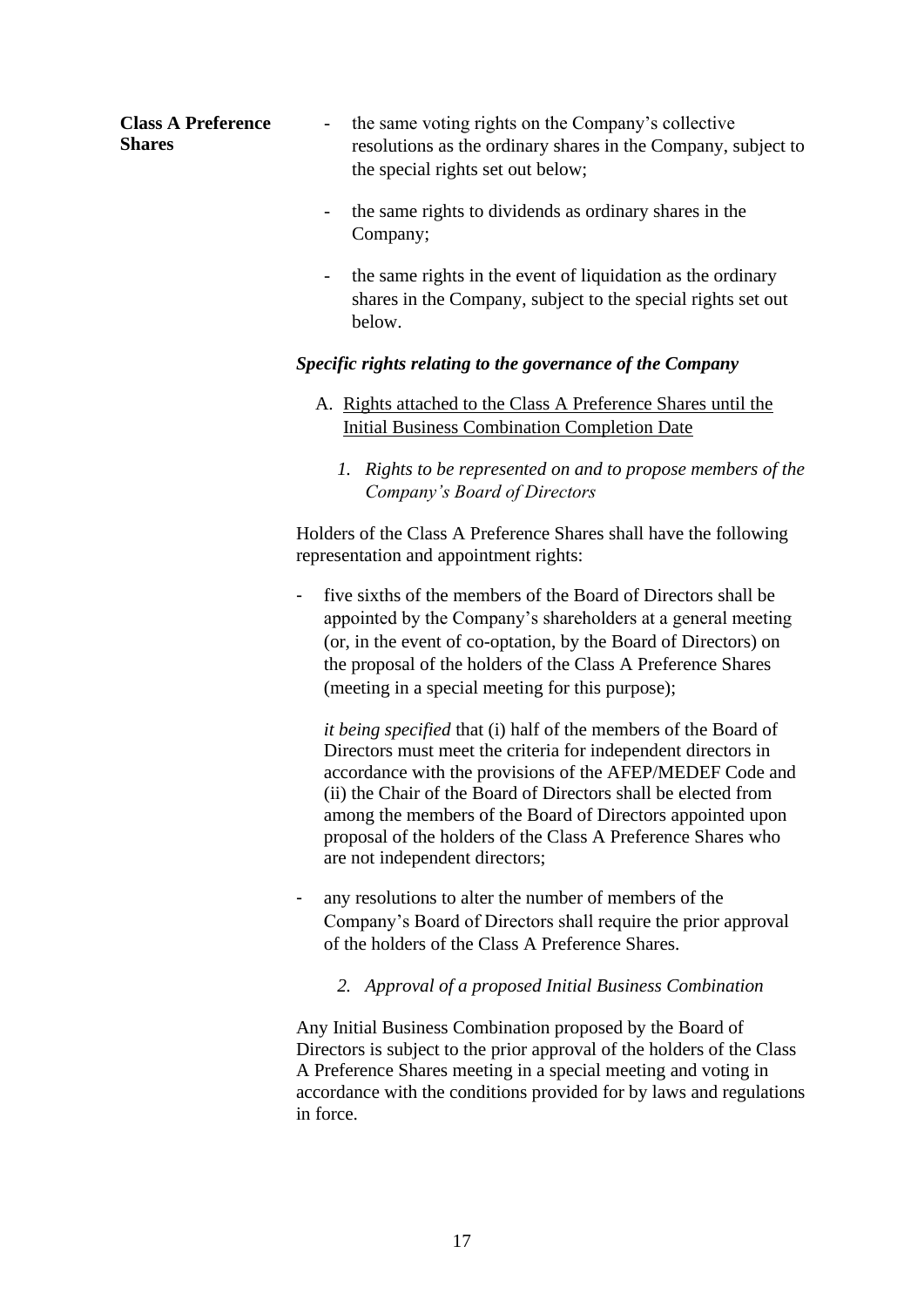- B. Rights attached to the Class A Preference Shares on or after the Initial Business Combination Completion Date
	- *1. Rights to be represented on and to propose members of the Company's Board of Directors*

Holders of the Class A Preference Shares shall have the following representation and appointment rights:

the majority (rounded up to the nearest whole number) of the members of the Board of Directors shall be appointed by the Company's shareholders at a general meeting (or, in the event of co-optation, by the Board of Directors) on the proposal of the holders of the Class A Preference Shares (meeting in a special meeting for this purpose);

*it being specified* that (i) one fifth of the members of the Board of Directors (rounded up to the nearest whole number) this appointed must meet the criteria for independent directors in accordance with the provisions of the AFEP/MEDEF Code and (ii) the Chair of the Board of Directors shall be elected from among the members of the Board of Directors appointed upon proposal of the holders of the Class A Preference Shares who are not independent directors;

any resolutions to alter the number of members of the Company's Board of Directors shall require the prior approval of the holders of the Class A Preference Shares.

#### *2. Prior authorisation of certain transactions and agreements*

The following resolutions of the Board of Directors require the prior approval of the holders of the Class A Preference Shares:

- − any proposed Business Combination, whether in a single transaction or series of transactions, with an aggregate value of more than 10 million euros ( $\epsilon$ 10,000,000);
- − any proposed agreement, contract or partnership of any kind between the Company and a company operating in the hotel sector (other than an Accor Group company).
- − the adoption of and any change in the Company's business and/or brand strategy.

#### *Rights in the event that the Company is liquidated*

In the event that the Company enters into liquidation, and if Class B Preference Shares are still in circulation at the time the liquidation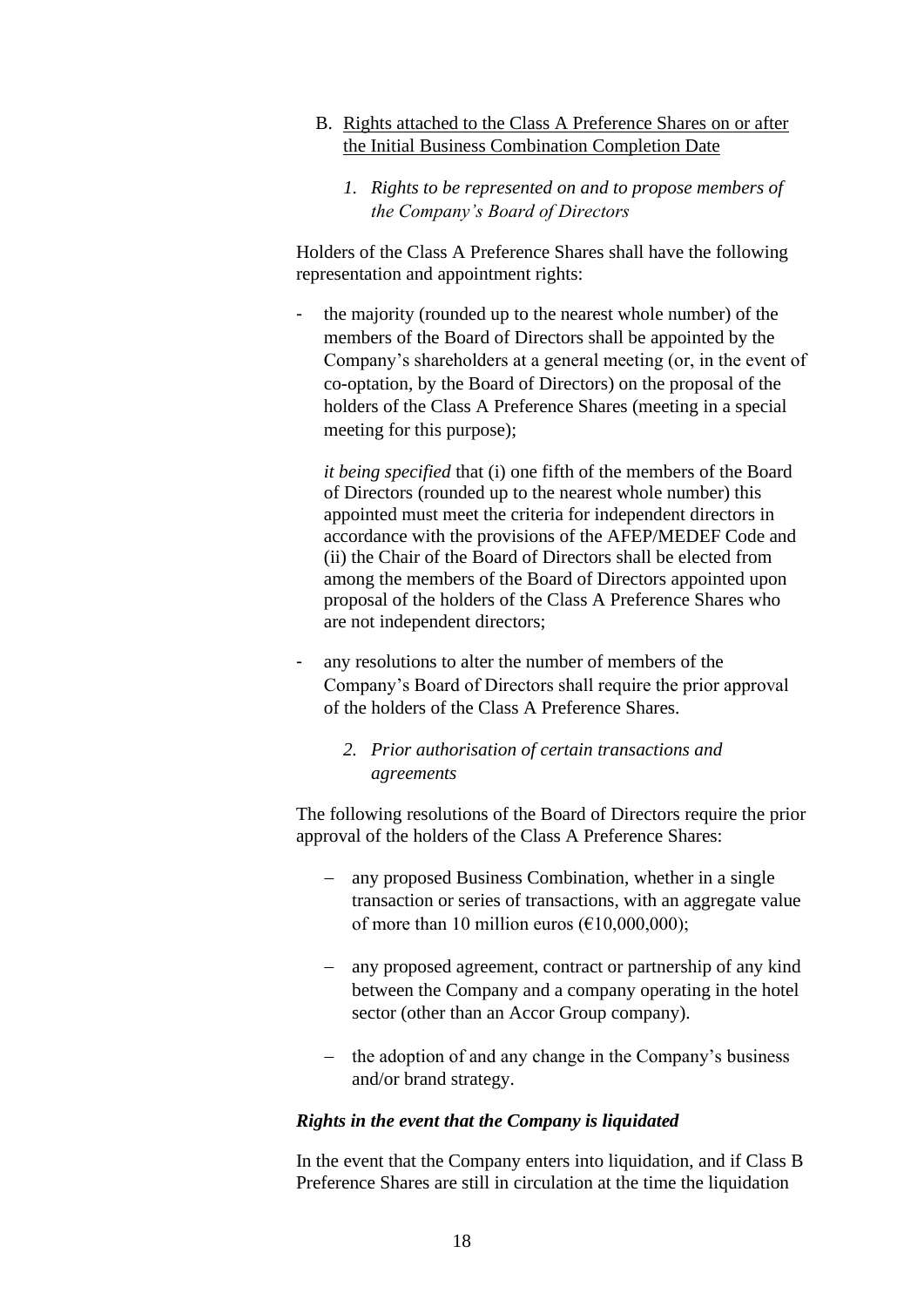|                   | proceedings are commenced, the holders of the Class A Preference<br>Shares shall have the following rights over the Company's assets<br>(including any liquidation surplus):                                                                                                                                                                                                                                                                                          |
|-------------------|-----------------------------------------------------------------------------------------------------------------------------------------------------------------------------------------------------------------------------------------------------------------------------------------------------------------------------------------------------------------------------------------------------------------------------------------------------------------------|
|                   | (i) the redemption of the par value of each Class A Preference<br>Share on a pro rata basis, subject to the redemption of the<br>par value of all the Class B Preference Shares; then                                                                                                                                                                                                                                                                                 |
|                   | (ii) the pro rata distribution of the balance of any liquidation<br>surplus between the holders of the Class A Preference<br>Shares, subject to the distribution of the liquidation surplus<br>between the holders of the Class B Preference Shares capped<br>at the issue premium (excluding par value) included in the<br>subscription price of each Class B Preference Share (in<br>accordance with the terms and conditions of the Class B<br>Preference Shares). |
|                   | In the event that the Company enters into liquidation, and if no<br>Class B Preference Shares are still in circulation at the time the<br>liquidation proceedings are commenced, the holders of the Class A<br>Preference Shares shall have the same rights over the Company's<br>assets (including any liquidation surplus) as the holders of ordinary<br>shares in the Company.                                                                                     |
|                   | In addition, the Class A Preference Shares have specific conversion<br>rights, as described below.                                                                                                                                                                                                                                                                                                                                                                    |
| <b>Conversion</b> | As from the Initial Business Combination Completion Date, the<br>Class A Preference Shares shall be convertible into ordinary shares<br>of the Company (the " <b>Conversion</b> "), under the following<br>conditions:                                                                                                                                                                                                                                                |
|                   | 1. each Class A Preference Share is convertible into<br>ordinary shares of the Company, in whole or in part, at<br>the request of each holder of Class A Preference Shares;                                                                                                                                                                                                                                                                                           |
|                   | 2. each Class A Preference Share shall be converted<br>automatically and as of right into ordinary shares in the<br>Company if the total number of Class A Preference<br>Shares, Class B Preference Shares and ordinary shares<br>held by the Class A Preference Shareholders represents<br>less than 10% of the total number of issued and fully<br>paid-up ordinary and preference shares in the Company<br>(the "Conversion Threshold"),                           |
|                   | it being specified that the Class A Preference Shares in question<br>shall be converted into ordinary shares in the Company no later<br>than ten $(10)$ business days after the date of the conversion request                                                                                                                                                                                                                                                        |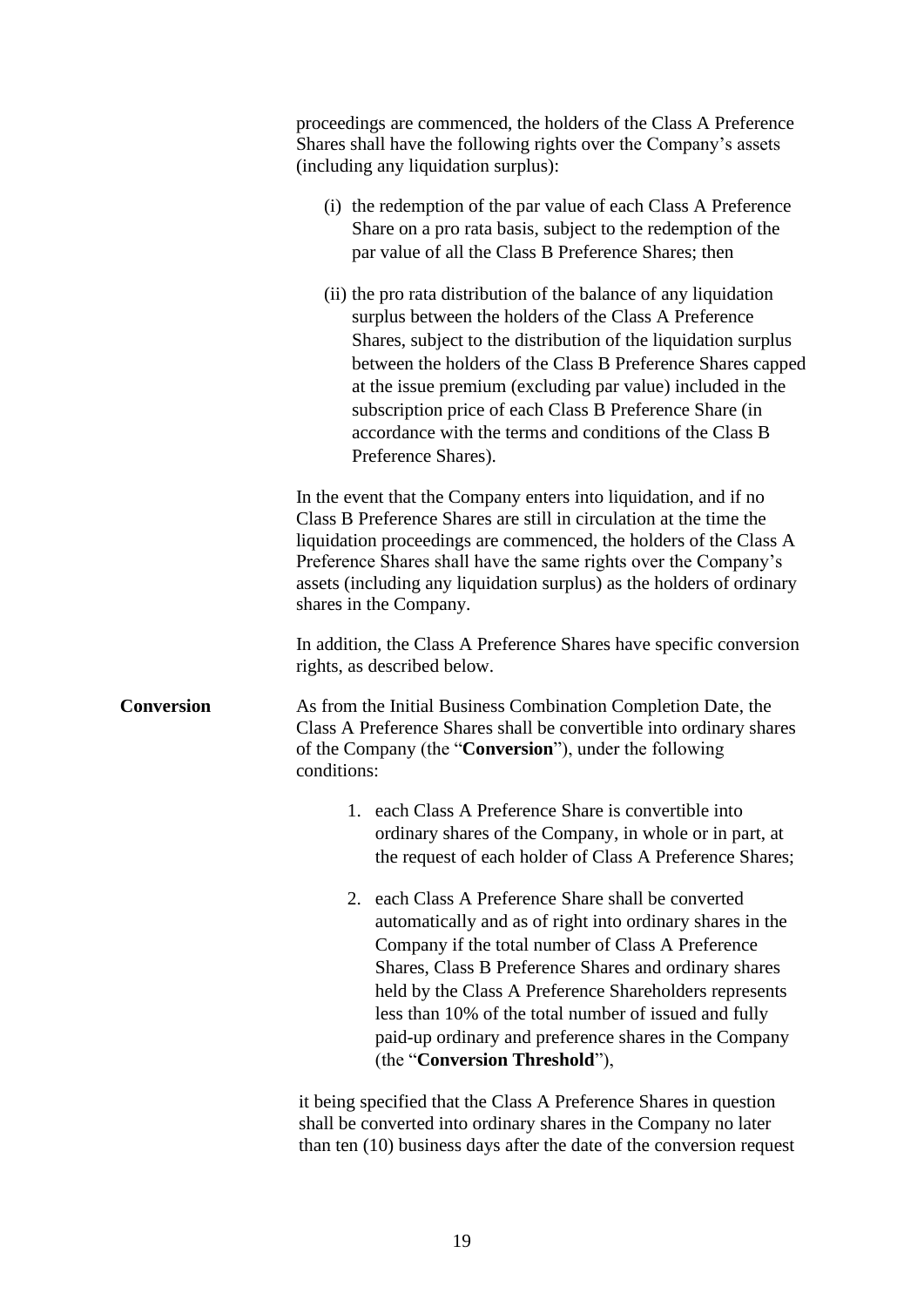|                                                                                               | or the date on which the Conversion Threshold is crossed, as the<br>case may be.                                                                                                                                                                                                                                                                                                                                                                                                       |
|-----------------------------------------------------------------------------------------------|----------------------------------------------------------------------------------------------------------------------------------------------------------------------------------------------------------------------------------------------------------------------------------------------------------------------------------------------------------------------------------------------------------------------------------------------------------------------------------------|
| <b>Class A Preference</b><br><b>Shares Conversion</b><br><b>Ratio</b>                         | The Class A Preference Shares which are the subject of a<br>Conversion shall be converted in accordance with a conversion ratio<br>of one (1) ordinary share for one (1) Class A Preference Share, with<br>the same par value, without any cash payment needing to be made<br>by the holders of the Class A Preference Shares.                                                                                                                                                         |
| Procedure<br>following any<br><b>Conversion</b>                                               | The Company's Board of Directors has the authority to confirm the<br>conversion of the Class A Preference Shares in the event of the<br>occurrence of any Conversion event and to amend the Company's<br>Articles of Association accordingly.                                                                                                                                                                                                                                          |
| <b>Buyback of the</b><br><b>Class A Preference</b><br><b>Shares and the</b><br><b>ABSA As</b> | The Class A Preference Shares and ABSA As may be bought back<br>in accordance with Article L. 228-12 of the French Commercial<br>Code, subject to the following conditions:                                                                                                                                                                                                                                                                                                            |
|                                                                                               | 1. the Company has issued ABSA Bs,                                                                                                                                                                                                                                                                                                                                                                                                                                                     |
|                                                                                               | 2. within two months of the date of issue of the ABSAs, the<br>Company may buy back a proportion of the Class A<br>Preference Shares and ABSA As held by each holder of<br>Class A Preference Shares and ABSA As.                                                                                                                                                                                                                                                                      |
|                                                                                               | Where applicable, the Board of Directors shall (i) determine the<br>proportion of the Class A Preference Shares or ABSA As to be<br>bought back and apply that percentage to each holder of A<br>Preference Shares or ABSA As in order to determine the<br>corresponding number of securities to be bought back and (ii) set<br>the buyback date of such Class A Preference Shares and such<br>ABSA As (no later than the thirtieth $(30th)$ calendar day following<br>that decision). |
|                                                                                               | The Board of Directors shall buy back the Class A Preference<br>Shares and ABSA As in question within the aforementioned period,<br>with the option of sub-delegation under the conditions provided for<br>by laws and regulations in force.                                                                                                                                                                                                                                           |
|                                                                                               | The redemption price of a Class A Preference Share is 0.01 euros,<br>corresponding to its par value.                                                                                                                                                                                                                                                                                                                                                                                   |
|                                                                                               | The redemption price of an ABSA $\overline{A}$ is ten (10) euros.                                                                                                                                                                                                                                                                                                                                                                                                                      |
|                                                                                               | The Class A Preference Shares and ABSA As thus bought back<br>shall be cancelled by means of a reduction in the Company's share<br>capital, under the conditions and in accordance with the terms and<br>conditions set out in laws and regulations in force and in particular<br>Article L. 228-12-1 of the French Commercial Code.                                                                                                                                                   |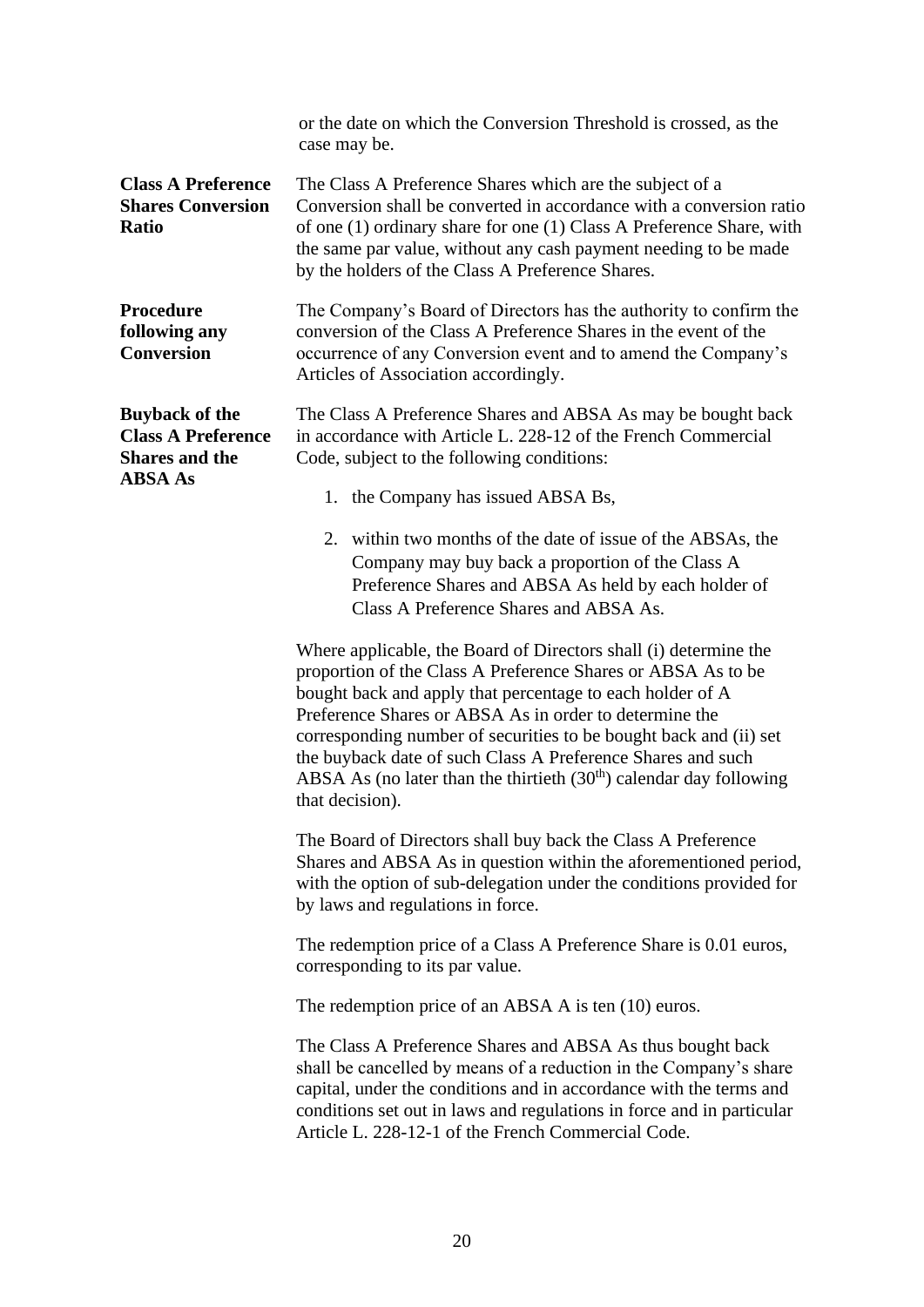|                                          | An amount equal to the total redemption price of the Class A<br>Preference Shares and ABSA As shall be deducted from (i) the<br>Company's share capital, in an amount equal to the aforementioned<br>capital reduction and from (ii) distributable amounts, within the<br>meaning of Article L. 232-11 of the French Commercial Code, in<br>respect of the balance, in accordance with laws and regulations in<br>force.                                     |
|------------------------------------------|--------------------------------------------------------------------------------------------------------------------------------------------------------------------------------------------------------------------------------------------------------------------------------------------------------------------------------------------------------------------------------------------------------------------------------------------------------------|
|                                          | The Board of Directors shall record the number of Class A<br>Preference Shares and ABSA As thus bought back and cancelled<br>and shall make the corresponding amendments to the Articles of<br>Association and carry out any other formalities.                                                                                                                                                                                                              |
| <b>Mergers/demergers</b>                 | In the event of a merger or demerger, this will be submitted to the<br>special meeting of holders of Class A Preference Shares provided<br>for in Article L. 225-99 of the French Commercial Code, including<br>when the Class A Preference Shares may be exchanged for shares of<br>the beneficiary company or companies with equivalent specific<br>rights or according to a specific exchange parity taking into account<br>the particular rights waived. |
| <b>Share capital</b><br>alterations      | Holders of Class A Preference Shares shall benefit from a<br>preferential subscription right in the event of the issue of Class A<br>Preference Shares, preference shares of another class or ordinary<br>shares.                                                                                                                                                                                                                                            |
| <b>Special Meeting</b>                   | The holders of the Class A Preference Shares shall be convened in a<br>special meeting subject to the quorum and majority rules provided<br>for in these terms and conditions and in Article L. 225-99 of the<br>French Commercial Code.                                                                                                                                                                                                                     |
|                                          | In the event of an additional issue of Class A Preference Shares<br>pursuant to a resolution of the Company's shareholders at a General<br>Meeting, a Special Meeting of the holders of the Class A Preference<br>Shares then in circulation shall be called in order to approve the<br>share issue.                                                                                                                                                         |
| <b>Admission to</b><br>trading           | The Class A Preference Shares will not be admitted to trading on a<br>regulated market.                                                                                                                                                                                                                                                                                                                                                                      |
| <b>Transfer</b>                          | Any holder of Class A Preference Shares may transfer some or all<br>of their Class A Preference Shares to their Affiliates.                                                                                                                                                                                                                                                                                                                                  |
|                                          | The transfer of the Class A Preference Shares to a third party other<br>than an Affiliate shall require the prior conversion of the Class A<br>Preference Shares into ordinary shares.                                                                                                                                                                                                                                                                       |
| <b>Governing law and</b><br>jurisdiction | The Class A Preference Shares are subject to and must be<br>interpreted in accordance with French law; and any dispute arising                                                                                                                                                                                                                                                                                                                               |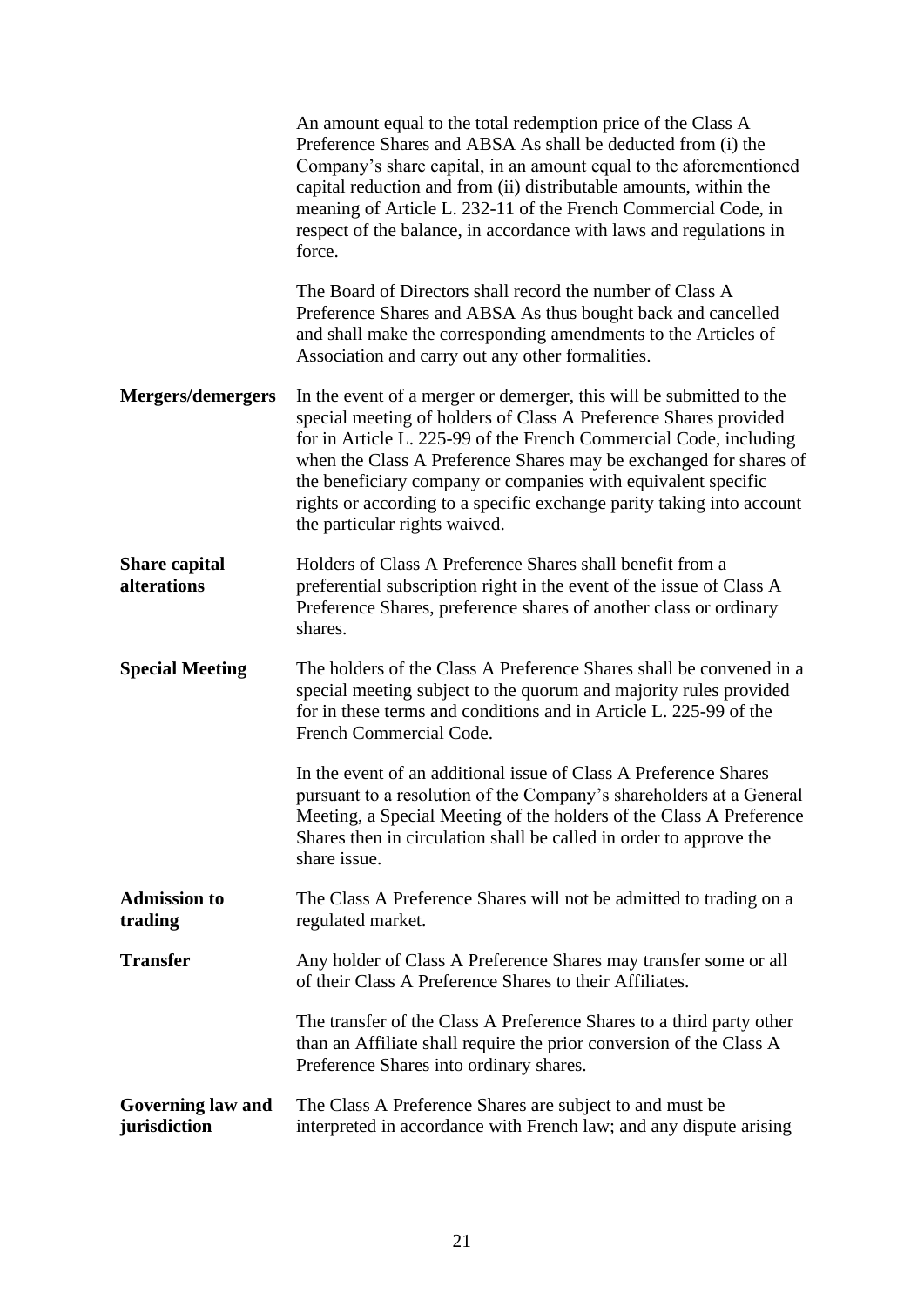out of, or in connection with, the Class A Preference Shares shall be submitted to the competent courts.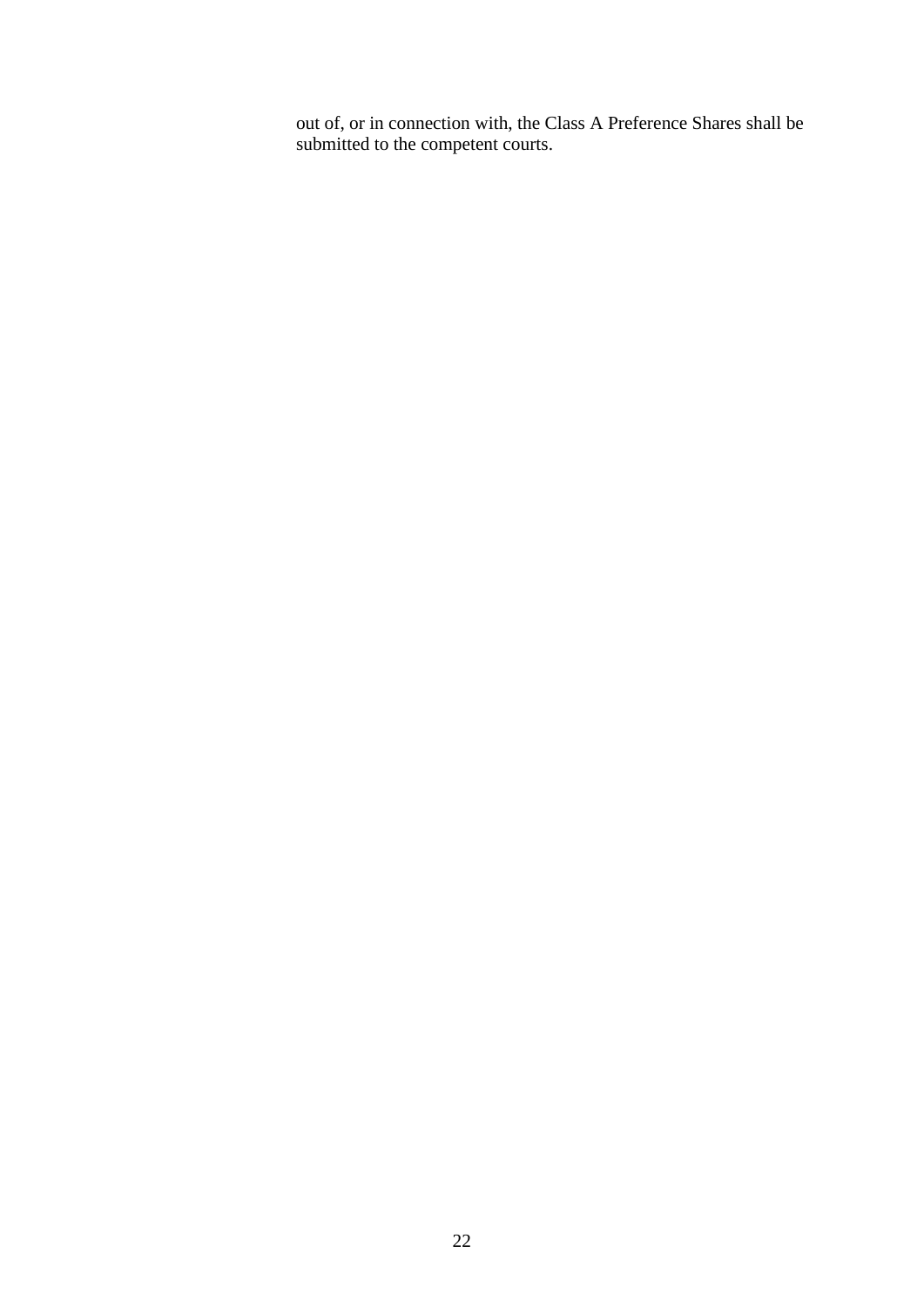# **Appendix A to the Terms and Conditions of the Class A Preference Shares**

# **Definitions**

| "ABSA A"                                                           | has the meaning given to that term in the "Creation through issue"<br>section of these Terms and Conditions;                                                                                                                                                  |
|--------------------------------------------------------------------|---------------------------------------------------------------------------------------------------------------------------------------------------------------------------------------------------------------------------------------------------------------|
| "ABSA B"                                                           | means the Class B Preference Shares with attached redeemable<br>warrants over ordinary shares in the Company, which may be<br>issued in accordance with the terms and conditions of the Class B<br>Preference Shares;                                         |
| "Class A<br><b>Preference Shares"</b>                              | has the meaning given to that term in the "Securities" section of<br>these Terms and Conditions;                                                                                                                                                              |
| "Class B<br><b>Preference Shares"</b>                              | means the preference shares stated to be redeemable or convertible<br>into Class B ordinary shares issued by the company in accordance<br>with the provisions of Articles L. 228-11 et seq. of the French<br>Commercial Code and the Articles of Association; |
| "Affiliate"                                                        | means, in relation to an entity, any person that directly or indirectly<br>Controls, or that is directly or indirectly Controlled by, or under the<br>direct or indirect common Control of, that entity, in each case at<br>any time.                         |
|                                                                    | For the purposes of this definition, "Control", "Controlled" and<br>"Controls" shall mean any relationship of control within the<br>meaning of Article L. 233-3 of the French Commercial Code;                                                                |
| "BSA A"                                                            | has the meaning given to that term in the "Creation through issue"<br>section of these Terms and Conditions;                                                                                                                                                  |
| "AFEP-MEDEF<br>Code"                                               | means the Corporate Governance Code for listed companies, drawn<br>up by the Association française des entreprises privées (AFEP) and<br>the Mouvement des entreprises de France (MEDEF);                                                                     |
| "Conversion"                                                       | has the meaning given to that term in the "Conversion" section of<br>these Terms and Conditions;                                                                                                                                                              |
| "Initial Business<br><b>Combination</b><br><b>Completion Date"</b> | means the date of legal and effective completion of the Initial<br><b>Business Combination;</b>                                                                                                                                                               |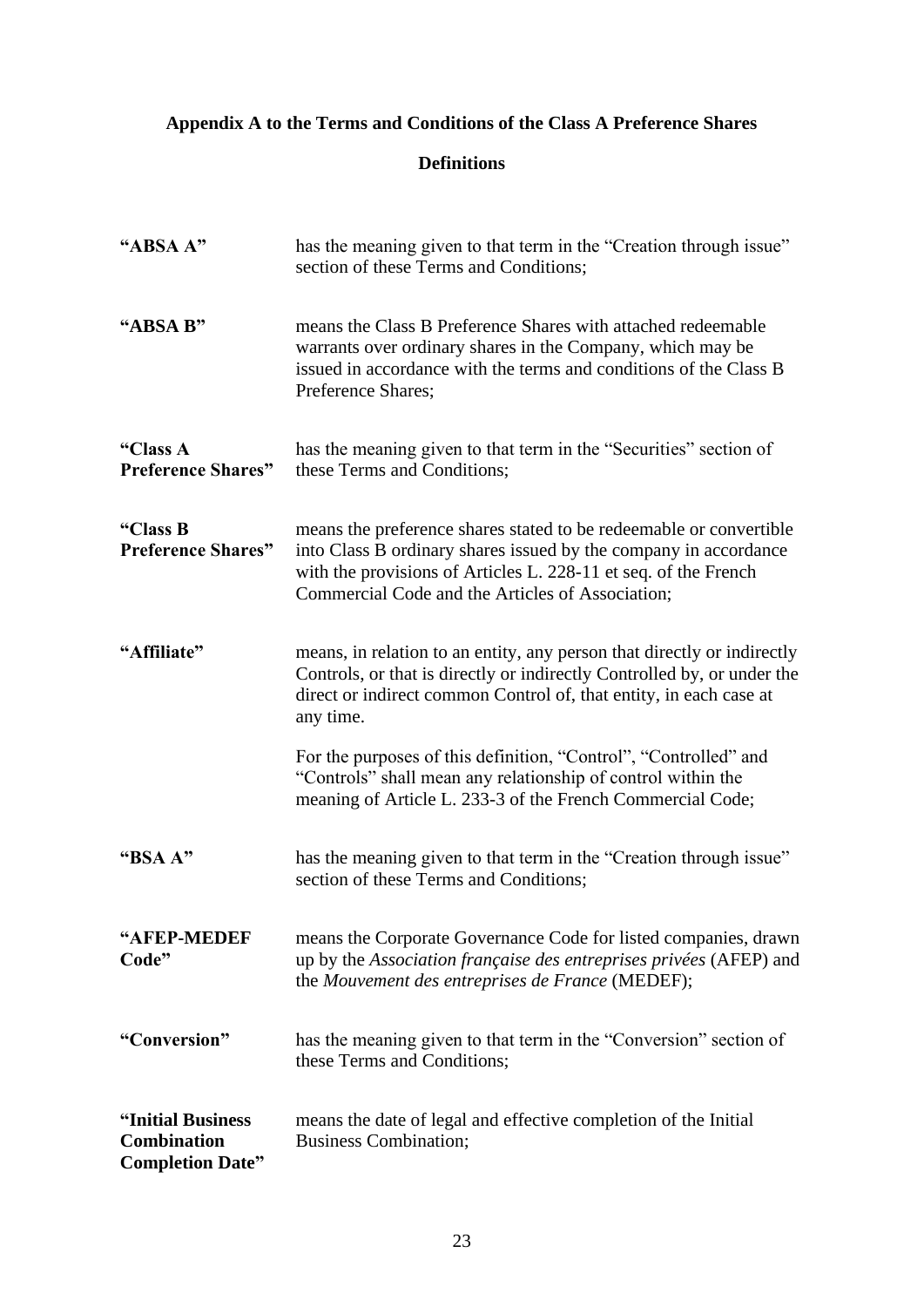| "Initial Business<br><b>Combination</b><br>Deadline" | means (i) the date corresponding to the end of a period of (a)<br>twenty-four (24) months beginning on the settlement-delivery date<br>of the Class B Preference Shares admitted to trading on the<br>professional compartment of the Euronext Paris regulated market or<br>(b) if the Company has entered into an agreement concerning an<br>Initial Business Combination the completion of which is subject to<br>the satisfaction of conditions precedent, such as, for example,<br>conditions relating to obtaining regulatory authorisations or<br>approvals from competition authorities, thirty (30) months<br>beginning on the settlement-delivery date of the Class B Preference<br>Shares admitted to trading on the professional compartment of the<br>Euronext Paris regulated market, or (ii) any date after the date<br>described in subsection (i) above that may be decided by the<br>Company's shareholders in a General Meeting; |
|------------------------------------------------------|----------------------------------------------------------------------------------------------------------------------------------------------------------------------------------------------------------------------------------------------------------------------------------------------------------------------------------------------------------------------------------------------------------------------------------------------------------------------------------------------------------------------------------------------------------------------------------------------------------------------------------------------------------------------------------------------------------------------------------------------------------------------------------------------------------------------------------------------------------------------------------------------------------------------------------------------------|
| "Accor Group"                                        | Means Accor S.A. and its Affiliates;                                                                                                                                                                                                                                                                                                                                                                                                                                                                                                                                                                                                                                                                                                                                                                                                                                                                                                               |
| "Business"<br>Combination"                           | means any acquisition(s), capital contribution(s), merger(s), public<br>tender offer $(s)$ or exchange offer $(s)$ , equity investment or any other<br>transaction with an equivalent or similar effect involving the<br>company and one or more companies and/or other legal entities, in<br>relation to financial securities, and in particular equity securities, or<br>assets;                                                                                                                                                                                                                                                                                                                                                                                                                                                                                                                                                                 |
| "Initial Business<br>Combination"                    | means any Business Combination submitted by the Board of<br>Directors for the prior approval of the holders of the Class A<br>Preference Shares, the holders of the Class B Preference Shares, in<br>accordance with the terms of the Articles of Association, prior to<br>the Initial Business Combination Deadline;                                                                                                                                                                                                                                                                                                                                                                                                                                                                                                                                                                                                                              |
| "Conversion limit"                                   | has the meaning given to that term in the "Conversion" section of<br>these Terms and Conditions;                                                                                                                                                                                                                                                                                                                                                                                                                                                                                                                                                                                                                                                                                                                                                                                                                                                   |
| "Company"                                            | has the meaning given to that term in the "Issuer" section of these<br>Terms and Conditions;                                                                                                                                                                                                                                                                                                                                                                                                                                                                                                                                                                                                                                                                                                                                                                                                                                                       |
| "Articles of<br>Association"                         | means the Company's articles of association, to which these Terms<br>and Conditions are appended; and                                                                                                                                                                                                                                                                                                                                                                                                                                                                                                                                                                                                                                                                                                                                                                                                                                              |
| "Terms and<br>Conditions"                            | means these terms and conditions for the Class A Preference<br>Shares, including any section of and/or schedule to these terms and<br>conditions.                                                                                                                                                                                                                                                                                                                                                                                                                                                                                                                                                                                                                                                                                                                                                                                                  |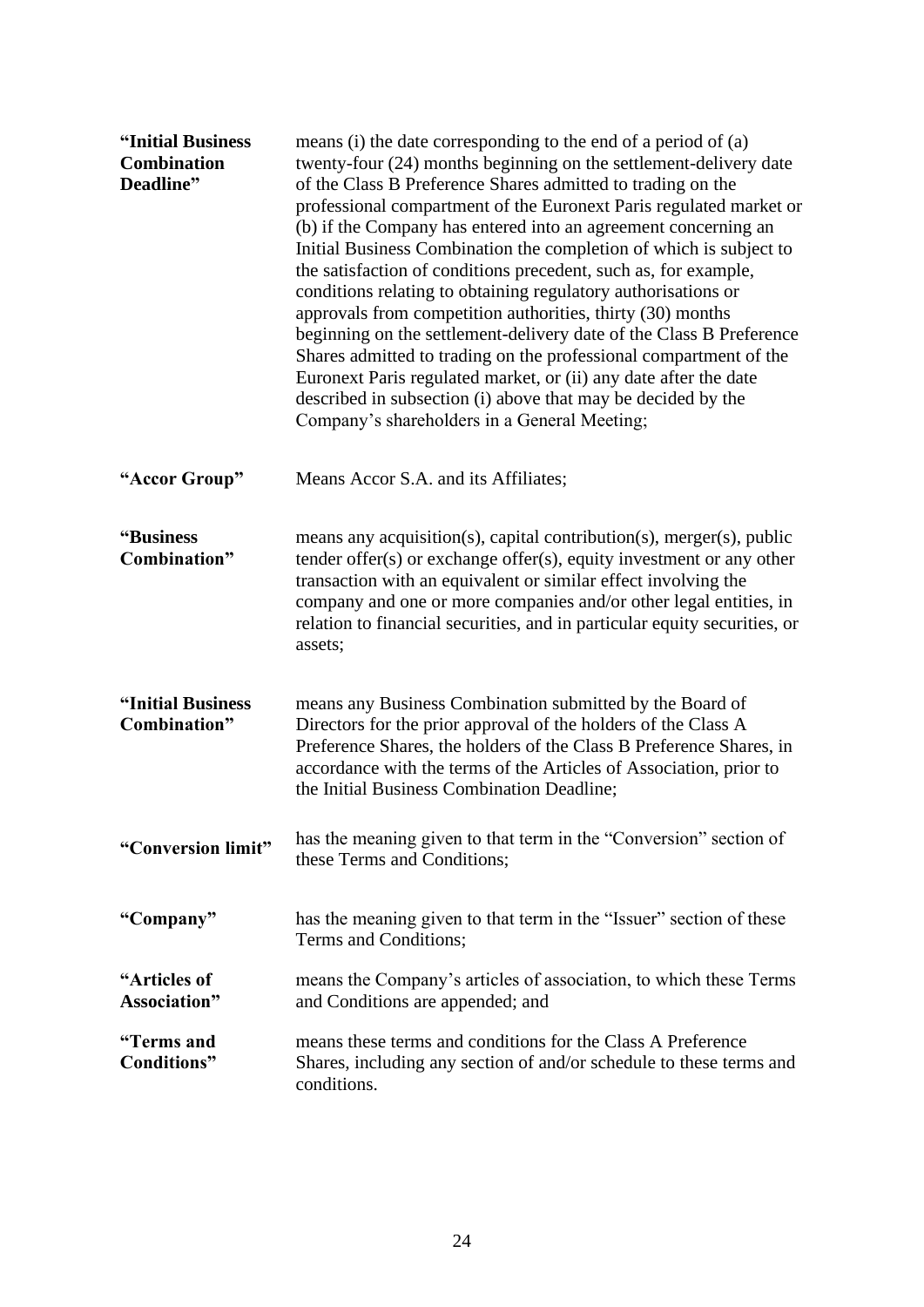# **Appendix 3**

# **Terms and Conditions of the Class B Preference Shares**

*Capitalised terms used in these Terms and Conditions have the meaning given to them in Appendix A (Definitions) below.*

| <b>Issuer</b>                                                                | Accor Acquisition Company S.A. (the "Company").                                                                                                                                                                                                        |
|------------------------------------------------------------------------------|--------------------------------------------------------------------------------------------------------------------------------------------------------------------------------------------------------------------------------------------------------|
| <b>Securities</b>                                                            | Preference Shares of the Company stated to be redeemable or<br>convertible into ordinary shares (the "Class B Preference<br><b>Shares</b> "), issued in accordance with the provisions of<br>Articles L. 228-11 et seq. of the French Commercial Code. |
|                                                                              | The Company's shareholders at a general meeting may decide to<br>issue redeemable warrants over ordinary shares in the Company<br>attached to the Class B Preference Shares (the "BSA Bs").                                                            |
|                                                                              | Where issued, one BSA B will be attached to each Class B<br>Preference Share (together, an "ABSA B").                                                                                                                                                  |
|                                                                              | The Class B Preference Share and the BSA B composing the ABSA<br>B shall be detached in accordance with the provisions of the terms<br>and conditions of the BSA Bs.                                                                                   |
| Par value                                                                    | $\epsilon$ 0.01.                                                                                                                                                                                                                                       |
| <b>ABSA B</b><br>subscription price                                          | Ten (10) euros, including an issue premium of nine euros and<br>ninety-nine cents (9.99) for each ABSA B.                                                                                                                                              |
| <b>Payment of the</b><br>subscription price                                  | Payment in cash.                                                                                                                                                                                                                                       |
| Form                                                                         | The Class B Preference Shares (and any ABSA Bs) may, if fully<br>paid up, be in registered form or bearer form, at the option of the<br>holder.                                                                                                        |
| <b>Rights and</b>                                                            | The Class B Preference Shares confer on their holder:                                                                                                                                                                                                  |
| obligations<br>attached to the<br><b>Class B Preference</b><br><b>Shares</b> | the same voting rights on the Company's collective<br>resolutions as the ordinary shares in the Company, subject<br>to the special rights set out below;                                                                                               |
|                                                                              | the same rights to dividends as ordinary shares in the<br>Company;                                                                                                                                                                                     |
|                                                                              | the same rights in the event of liquidation as the ordinary<br>shares in the Company, subject to the special rights set out<br>below.                                                                                                                  |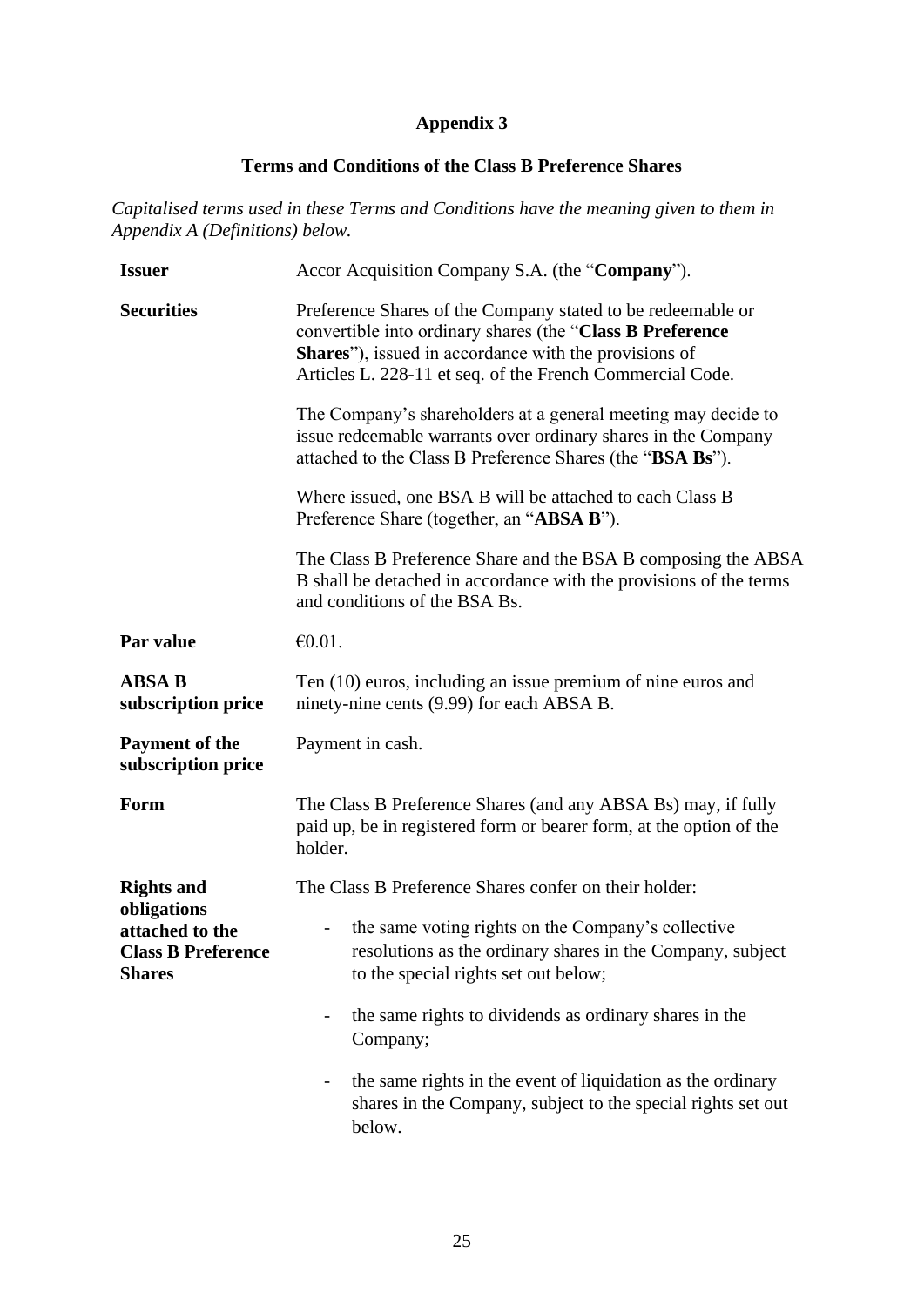#### *Specific rights relating to the approval of a proposed Initial Business Combination*

Any Initial Business Combination proposed by the Board of Directors is subject to the prior approval of the holders of the Class B Preference Shares meeting in a special meeting and voting in accordance with the conditions provided for by laws and regulations in force.

# *Rights in the event that the Company is liquidated*

In the event that the Company enters into liquidation, the holders of the Class B Preference Shares shall have the following rights over the Company's assets (including any liquidation surplus):

- (iii)the redemption of the par value of each Class B Preference Share on a pro rata basis, prior to any redemption of the par value of all the Class A Preference Shares;
- *(iv)*subsequently to the transactions referred to in subsection (i) above: the proportionate distribution of the balance of any liquidation surplus between the holders of the Class B Preference Shares of a maximum amount equal to the amount of the issue premium (excluding par value) included in the subscription price of each Class B Preference Share as set out in these Terms and Conditions, prior to the distribution of any balance of the liquidation surplus between the holders of the Class A Preference Shares.

In addition, the Class B Preference Shares have specific conversion and redemption rights, as described below.

**Buyback of the Class B Preference Shares** The Class B Preference Shares may be bought back under the following conditions in accordance with Article L. 228-12 of the French Commercial Code:

#### A. Buyback at the time of the Initial Business Combination:

- 1. If the Board of Directors decides to approve a proposed Initial Business Combination prior to the Initial Business Combination Deadline, the Company shall issue a press release (the "**Combination Notice**") announcing such decision and the associated option for the holders of the Class B Preference Shares to request their Preference Shares to be bought back.
- 2. The publication of the Combination Notice shall mark the start of a period of thirty calendar days from the date of publication of the Combination Notice, in which any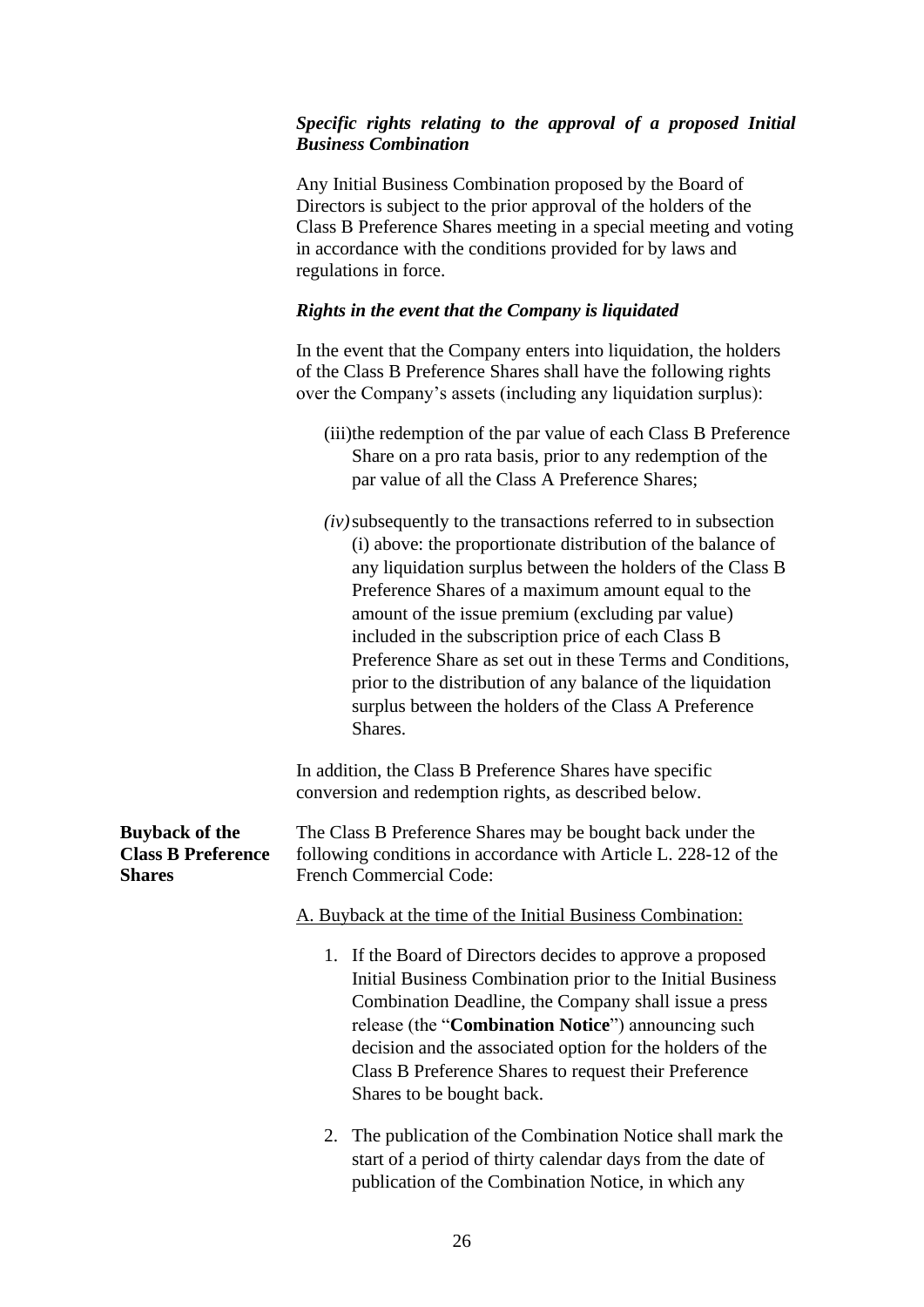holder of Class B Preference Shares may apply for their Class B Preference Shares to be bought back if the holder meets the following conditions:

- he/she has notified the Company, by registered letter with acknowledgement of receipt sent to the legal representative of the Company at the Company's registered office, within thirty (30) calendar days of the publication date of the Combination Notice, that he/she wishes for all the Class B Preference Shares he/she holds to be bought back, by sending the Company the buyback request notice in the form enclosed in Appendix B (the "**Buyback Request Notice**");
- all the Class B Preference Shares he/she holds are registered in pure or administered registered form, no later than the second  $(2<sup>nd</sup>)$  business day before the date on which the Buyback Request Notice is sent, and, in the Buyback Request Notice, he/she undertakes to keep them in that form until the date on which the Class B Preference Shares are actually bought back;
- he/she holds, on the date on which the Buyback Request Notice is sent, full title (free of any security interest or third party rights) to their Class B Preference Shares registered in pure or administered registered form and, in the Buyback Request Notice, he/she undertakes to retain full title until the date on which the Class B Preference Shares are actually bought back;
- he/she has complied with the above undertakings on the date on which the Class B Preference Shares are actually bought back; and
- he/she has not provided the Company with an irrevocable undertaking not to ask it to buy back their Class B Preference Shares.
- 3. The proposed Initial Business Combination referred to in paragraph 1 above is subject to the approval of the holders of the Class A Preference Shares at a special meeting before the Initial Business Combination Deadline, in accordance with the Company's Articles of Association.
- 4. The proposed Initial Business Combination referred to in paragraph 1 above is subject to the approval of the holders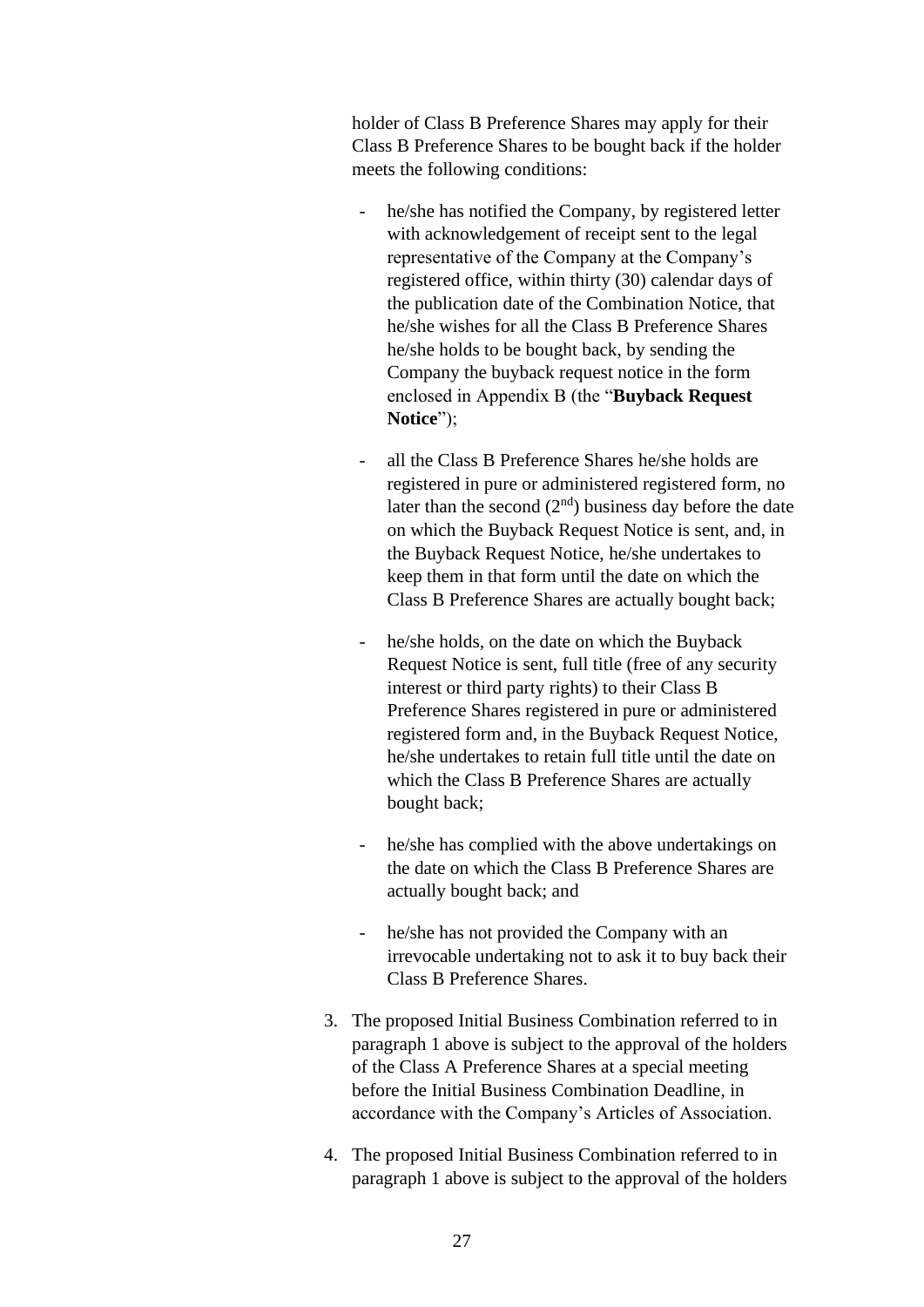of the Class B Preference Shares at a special meeting before the Initial Business Combination Deadline, in accordance with the Company's Articles of Association.

5. If the proposed Initial Business Combination referred to in paragraph 1 above is approved by the holders of the Class A Preference Shares and the holders of the Class B Preference Shares in a special meeting and the conditions required for completion of the Initial Business Combination (other than those that will take the form of conditions precedent in the final business combination agreement) are met, the Company shall publish a press release (the "**Final Notice**") announcing, where applicable, the satisfaction of the aforementioned conditions of the proposed Initial Business Combination, the expected date of completion of the Initial Business Combination and the buyback date of the Class B Preference Shares (no later than 30 calendar days after the date of the Final Notice) for holders who have fulfilled the conditions set out in these Terms and Conditions.

Only the Class B Preference Shares owned by holders who have complied with all the above conditions shall be bought back by the Company and only if a Final Notice is published. The Company may not carry out the Initial Business Combination without publishing the Final Notice.

B. Buyback if the Initial Business Combination is not completed before the Initial Business Combination Deadline:

If the Company does not carry out an Initial Business Combination before the Initial Business Combination Completion Date, the Company may issue a press release (the "**Final Buyback Notice**") within eight calendar days following the Initial Business Combination Deadline, announcing its decision to proceed with the buyback of the Class B Preference Shares and the date on which such buyback will be carried out.

#### **Buyback date of the Class B Preference Shares** The Company shall buy back the Class B Preference Shares on the date stated, where applicable, (i) in the Final Notice, within thirty (30) calendar days of the Final Notice, or (ii) in the Final Buyback Notice.

The Board of Directors shall set the date for the buyback of the Class B Preference Shares and shall buy them back within the aforementioned period, with the option of sub-delegation under the conditions provided for by laws and regulations in force, after having noted that all the required conditions are met.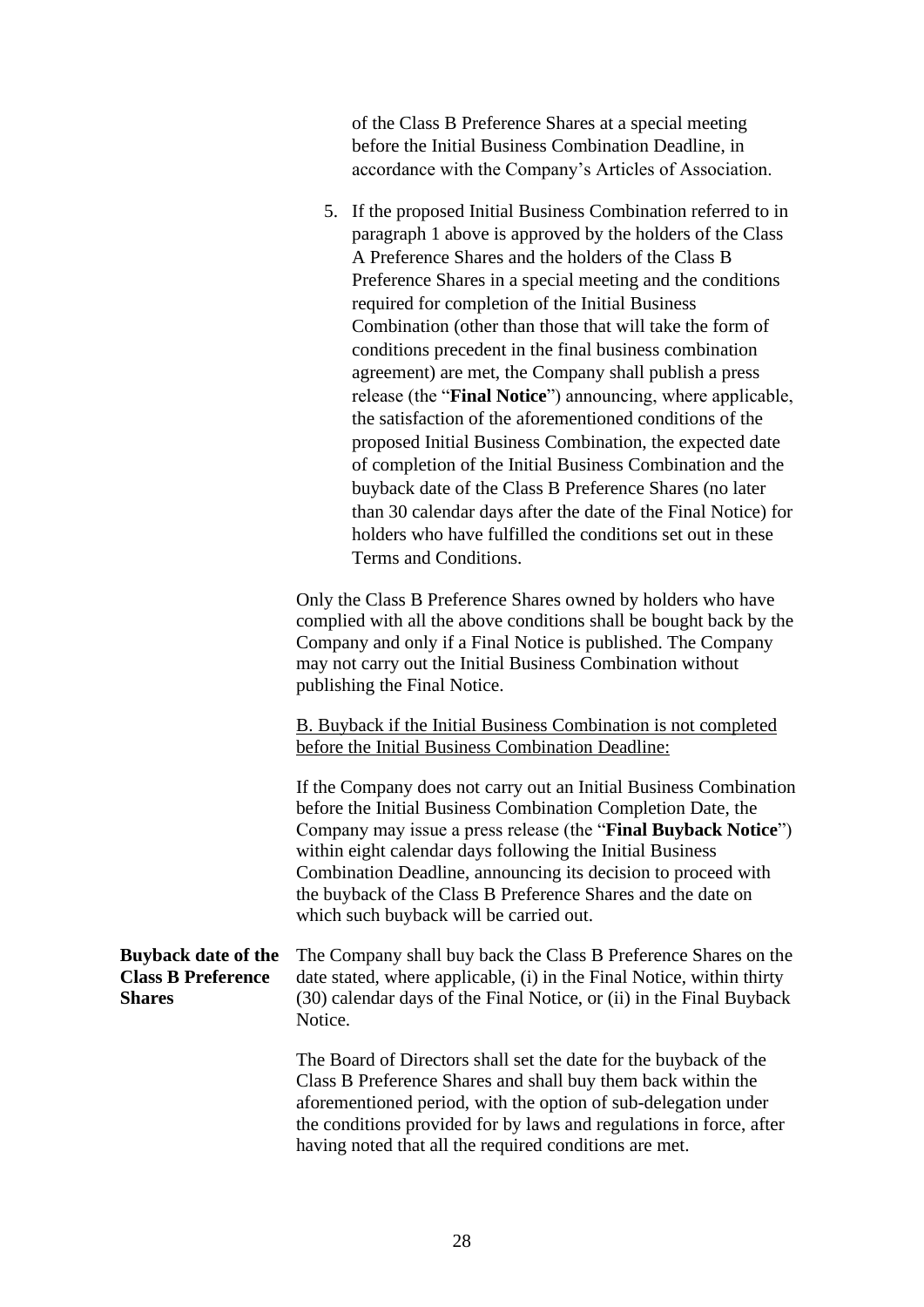| <b>Procedures for</b><br>redeeming the<br><b>Class B Preference</b><br><b>Shares</b>                 | The redemption price of a Class B Preference Share is ten (10)<br>euros.                                                                                                                                                                                                                                                                                                                                                                                                                                                                        |
|------------------------------------------------------------------------------------------------------|-------------------------------------------------------------------------------------------------------------------------------------------------------------------------------------------------------------------------------------------------------------------------------------------------------------------------------------------------------------------------------------------------------------------------------------------------------------------------------------------------------------------------------------------------|
|                                                                                                      | The Class B Preference Shares thus bought back shall be cancelled<br>by means of a reduction in the Company's share capital, under the<br>conditions and in accordance with the terms and conditions set out<br>in laws and regulations in force and in particular Article L. 228-<br>12-1 of the French Commercial Code.                                                                                                                                                                                                                       |
|                                                                                                      | An amount equal to the total redemption price of the Class B<br>Preference Shares shall be deducted from (i) the Company's share<br>capital, in an amount equal to the aforementioned capital reduction<br>and from (ii) distributable amounts, within the meaning of Article<br>L. 232-11 of the French Commercial Code, in respect of the<br>balance, in accordance with laws and regulations in force.                                                                                                                                       |
|                                                                                                      | The Board of Directors shall record the number of Class B<br>Preference Shares thus bought back and cancelled and shall make<br>the corresponding amendments to the Articles of Association.                                                                                                                                                                                                                                                                                                                                                    |
|                                                                                                      | The Company shall maintain a register of purchases and sales of<br>the Class B Preference Shares, in accordance with applicable laws<br>and regulations.                                                                                                                                                                                                                                                                                                                                                                                        |
| <b>Automatic</b><br>conversion of Class<br><b>B</b> Preference<br><b>Shares</b>                      | In the event that an Initial Business Combination is completed in<br>accordance with the provisions of these Terms and Conditions, the<br>Class B Preference Shares still in circulation shall be<br>automatically converted into ordinary shares in the Company on<br>the Initial Business Combination Completion Date, using a<br>conversion ratio of one $(1)$ ordinary share for one $(1)$ Class B<br>Preference Share, without any payment being required to be made<br>by the holders of the Class B Preference Share that are converted. |
| <b>Conversion date of</b><br>the Class B<br><b>Preference Shares</b>                                 | The conversion of the Class B Preference Shares that are still in<br>circulation shall take effect on the Initial Business Combination<br>Completion Date (to the extent that it occurs on or before the<br>Initial Business Combination Deadline).                                                                                                                                                                                                                                                                                             |
| <b>Procedure</b><br>following the<br>conversion of the<br><b>Class B Preference</b><br><b>Shares</b> | The Company's Board of Directors has the authority to confirm<br>the conversion of the Class B Preference Shares into ordinary<br>shares in the Company and to amend the Company's Articles of<br>Association accordingly.                                                                                                                                                                                                                                                                                                                      |
|                                                                                                      | To the extent that the ordinary shares of the Company are admitted<br>to trading on a regulated market or the Company is considering<br>applying for its ordinary shares to be admitted to trading on a<br>regulated market, the admission of the ordinary shares created as a<br>result of the conversion of the Class B Preference Shares will be<br>requested by the Company in order to take effect on or before the<br>Initial Business Combination Completion Date.                                                                       |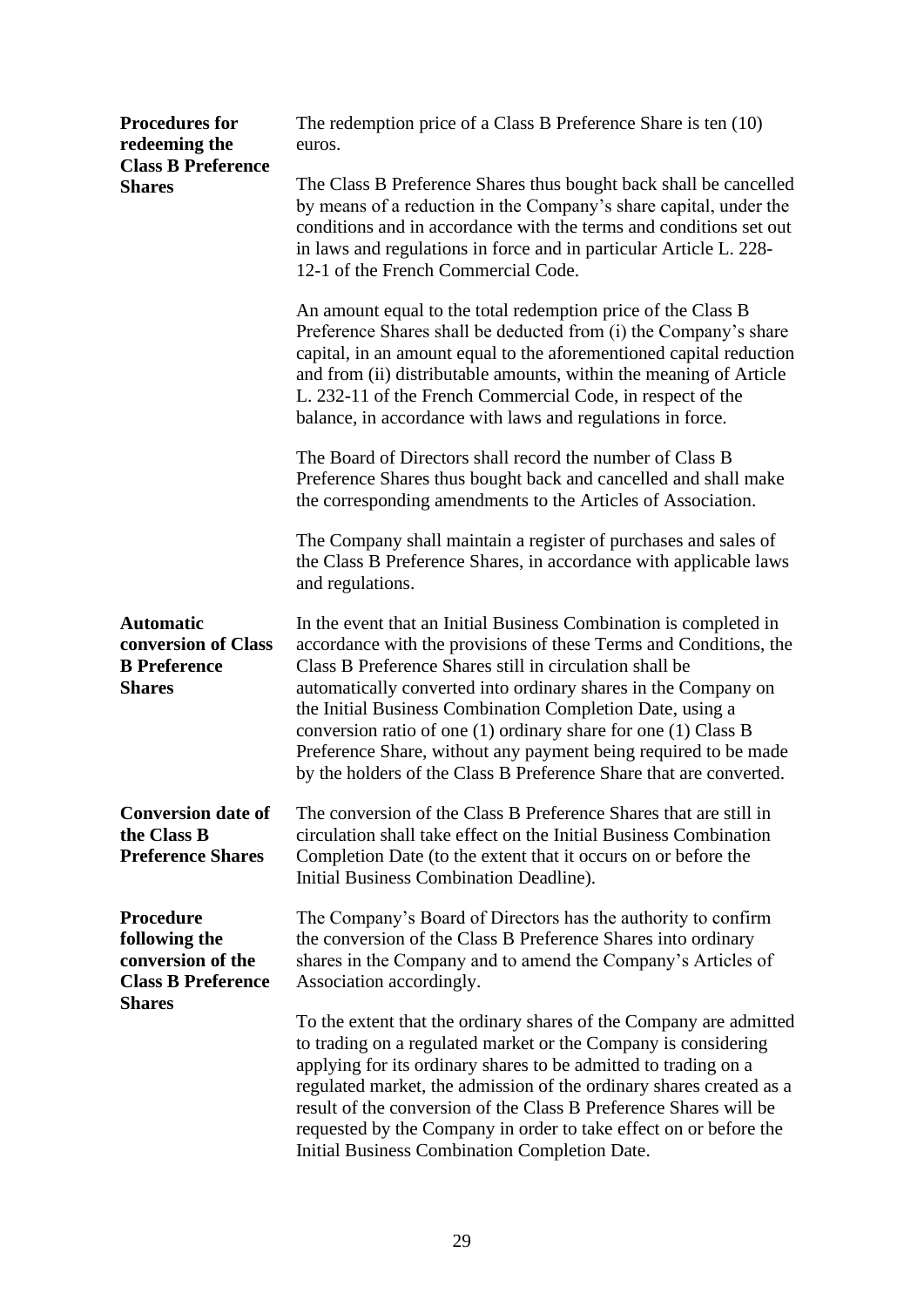| Mergers/demergers                        | A merger or demerger of the Company shall require the approval<br>of the holders of the Class B Preference Shares at a special<br>meeting in accordance with the conditions set out in<br>Article L. 228-17 paragraph 2 of the French Commercial Code. |
|------------------------------------------|--------------------------------------------------------------------------------------------------------------------------------------------------------------------------------------------------------------------------------------------------------|
| <b>Share capital</b><br>alterations      | Holders of Class B Preference Shares shall benefit from a<br>preferential subscription right in the event of the issue of Class B<br>Preference Shares, preference shares of another class or ordinary<br>shares.                                      |
| <b>Special Meeting</b>                   | The holders of the Class B Preference Shares shall be convened in<br>a special meeting subject to the quorum and majority rules<br>provided for in Article L. 225-99 of the French Commercial Code.                                                    |
| <b>Transfers</b>                         | The Class B Preference Shares are freely assignable and<br>transferable.                                                                                                                                                                               |
| <b>Admission to</b><br>trading           | The Company will seek to have the Class B Preference Shares<br>admitted to trading on the professional compartment of the<br>Euronext Paris regulated market such that they are admitted no<br>later than their issue date.                            |
| <b>Governing law and</b><br>jurisdiction | The Class B Preference Shares are subject to and must be<br>interpreted in accordance with French law; and any dispute arising<br>out of, or in connection with, the Class B Preference Shares shall<br>be submitted to the competent courts.          |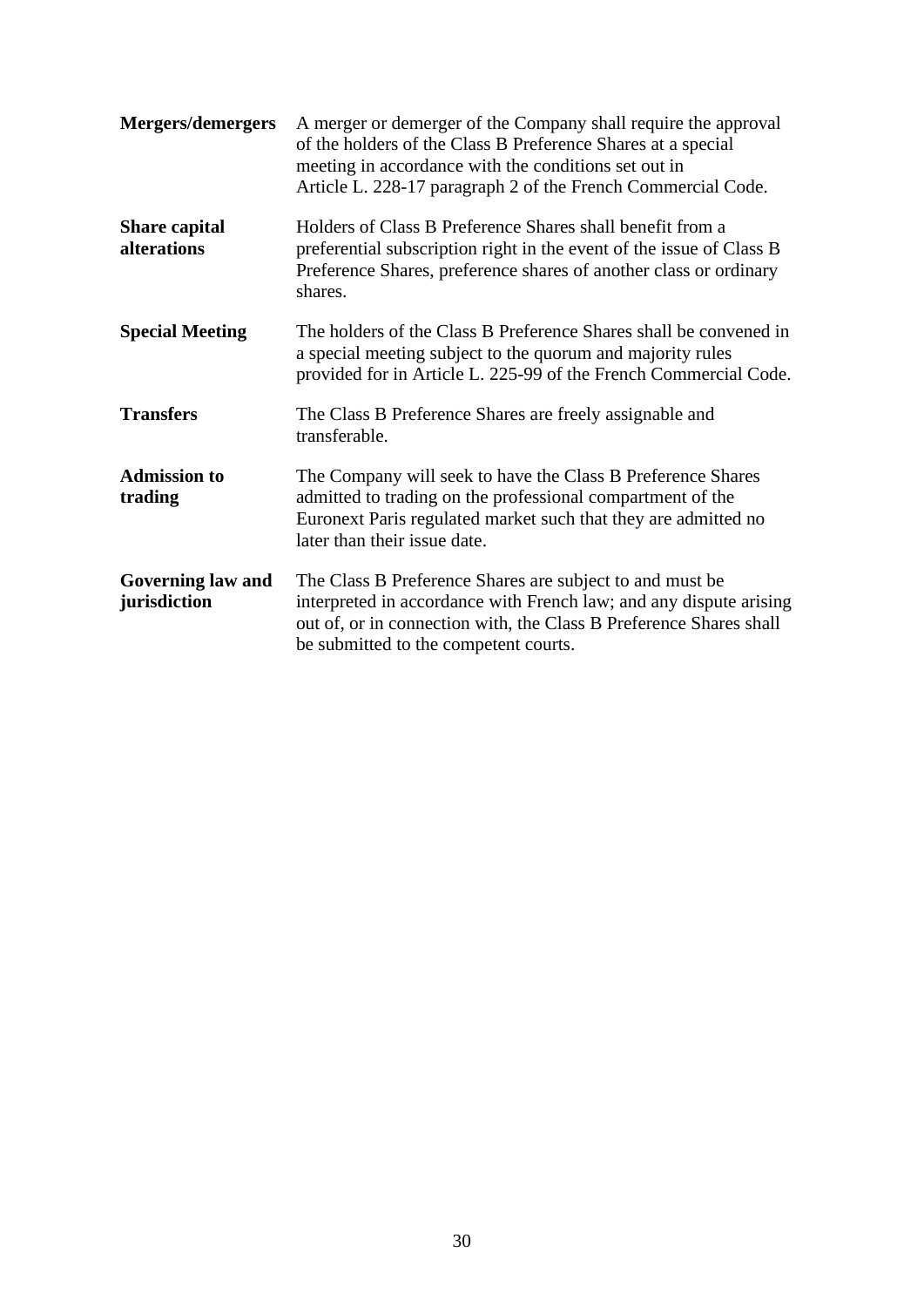# **Appendix A to the Terms and Conditions of the Class B Preference Shares**

# **Definitions**

| "ABSA B"                                                             | has the meaning given to that term in the "Securities" section of these<br>Terms and Conditions;                                                                                                                                                                                                                                                                                                                                                                                                                                                                                                                                                                                                                                                                                                                                                 |
|----------------------------------------------------------------------|--------------------------------------------------------------------------------------------------------------------------------------------------------------------------------------------------------------------------------------------------------------------------------------------------------------------------------------------------------------------------------------------------------------------------------------------------------------------------------------------------------------------------------------------------------------------------------------------------------------------------------------------------------------------------------------------------------------------------------------------------------------------------------------------------------------------------------------------------|
| "Class A<br><b>Preference Shares"</b>                                | means the class A preference shares convertible into ordinary shares<br>issued by the Company in accordance with the Articles of<br>Association;                                                                                                                                                                                                                                                                                                                                                                                                                                                                                                                                                                                                                                                                                                 |
| "Class B<br><b>Preference Shares"</b>                                | has the meaning given to that term in the "Securities" section of these<br>Terms and Conditions;                                                                                                                                                                                                                                                                                                                                                                                                                                                                                                                                                                                                                                                                                                                                                 |
| "Final Notice"                                                       | has the meaning given to that term in the "Redemption of the Class"<br>B Preference Shares" section of these Terms and Conditions;                                                                                                                                                                                                                                                                                                                                                                                                                                                                                                                                                                                                                                                                                                               |
| "Final Redemption<br>Notice"                                         | has the meaning given to that term in the "Redemption of the Class"<br>B Preference Shares" section of these Terms and Conditions;                                                                                                                                                                                                                                                                                                                                                                                                                                                                                                                                                                                                                                                                                                               |
| "Combination<br>Notice"                                              | has the meaning given to that term in the "Redemption of the Class"<br>B Preference Shares" section of these Terms and Conditions;                                                                                                                                                                                                                                                                                                                                                                                                                                                                                                                                                                                                                                                                                                               |
| "BSA B"                                                              | has the meaning given to that term in the "Securities" section of these<br>Terms and Conditions;                                                                                                                                                                                                                                                                                                                                                                                                                                                                                                                                                                                                                                                                                                                                                 |
| ""Initial Business"<br><b>Combination</b><br><b>Completion Date"</b> | means the date of legal and effective completion of the Initial<br><b>Business Combination;</b>                                                                                                                                                                                                                                                                                                                                                                                                                                                                                                                                                                                                                                                                                                                                                  |
| "Initial Business<br><b>Combination</b><br>Deadline"                 | means (i) the date corresponding to the end of a period of (a) twenty-<br>four (24) months beginning on the settlement-delivery date of the<br>Class B Preference Shares admitted to trading on the professional<br>compartment of the Euronext Paris regulated market or (b) if the<br>Company has entered into an agreement concerning an Initial<br>Business Combination the completion of which is subject to the<br>satisfaction of conditions precedent, such as, for example, conditions<br>relating to obtaining regulatory authorisations or approvals from<br>competition authorities, thirty (30) months beginning on the<br>settlement-delivery date of the Class B Preference Shares admitted<br>to trading on the professional compartment of the Euronext Paris<br>regulated market, or (ii) any date after the date described in |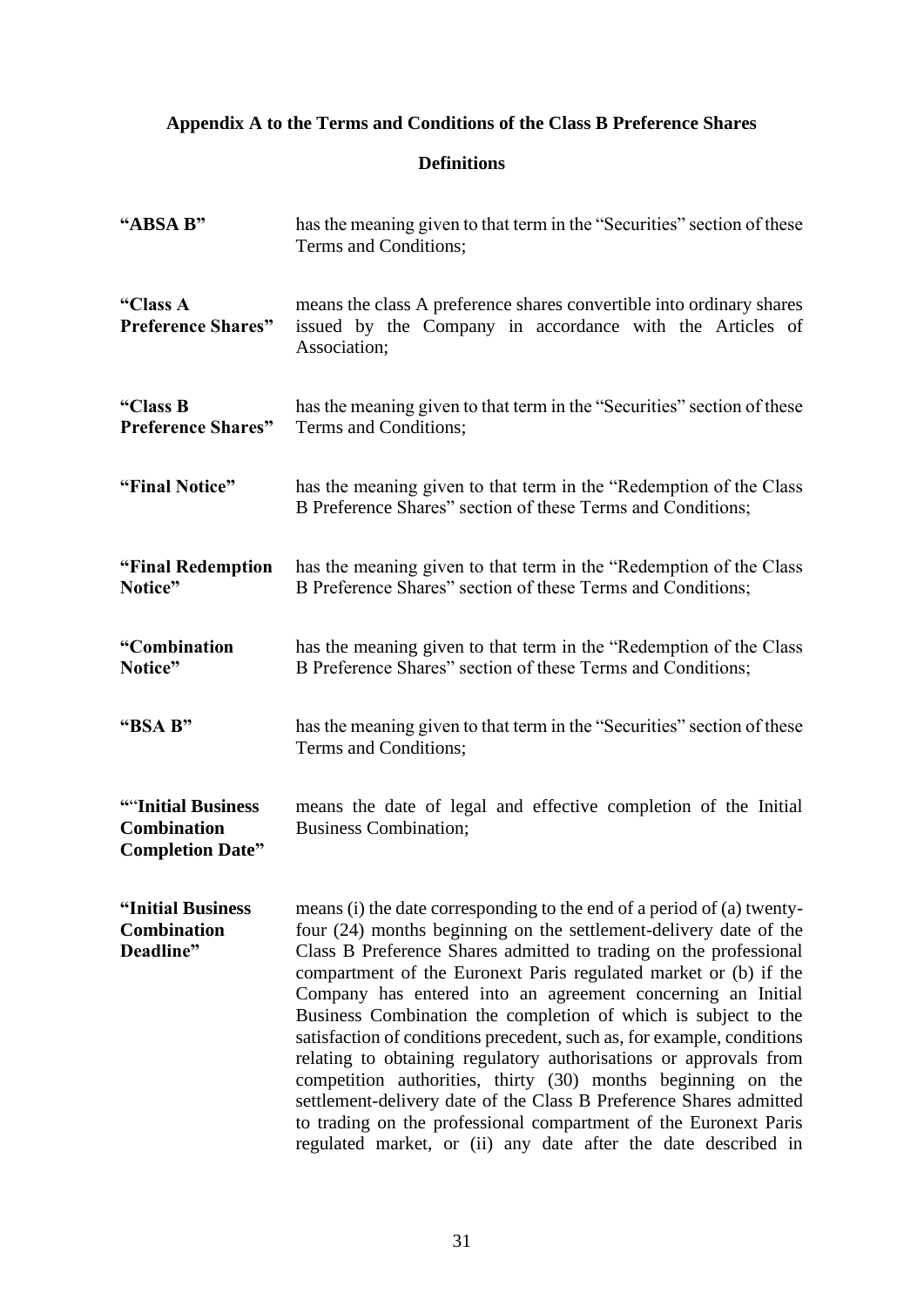|                                      | subsection (i) above that may be decided by the Company's<br>shareholders in a General Meeting;                                                                                                                                                                                                                                                                      |
|--------------------------------------|----------------------------------------------------------------------------------------------------------------------------------------------------------------------------------------------------------------------------------------------------------------------------------------------------------------------------------------------------------------------|
| "Buyback Request<br>Notice"          | has the meaning given to that term in the "Redemption of the Class"<br>B Preference Shares" section of these Terms and Conditions;                                                                                                                                                                                                                                   |
| "Business"<br>Combination"           | means any acquisition(s), capital contribution(s), merger(s), tender<br>offer(s) or exchange offer(s), equity investment or any other<br>transaction with an equivalent or similar effect involving the<br>company and one or more companies and/or other legal entities, in<br>relation to financial securities, and in particular equity securities, or<br>assets; |
| "Initial Business<br>Combination"    | means any Business Combination submitted by the Board of<br>Directors for the prior approval of the holders of the Class A<br>Preference Shares, the holders of the Class B Preference Shares, in<br>accordance with the terms of the Articles of Association, prior to the<br><b>Initial Business Combination Deadline;</b>                                         |
| "Company"                            | has the meaning given to that term in the "Issuer" section of these<br>Terms and Conditions;                                                                                                                                                                                                                                                                         |
| "Articles of<br><b>Association</b> " | means the Company's articles of association, to which these Terms<br>and Conditions are appended; and                                                                                                                                                                                                                                                                |
| "Terms and<br>Conditions"            | means these terms and conditions for the Class B Preference Shares,<br>including any section of and/or schedule to these terms and<br>conditions.                                                                                                                                                                                                                    |